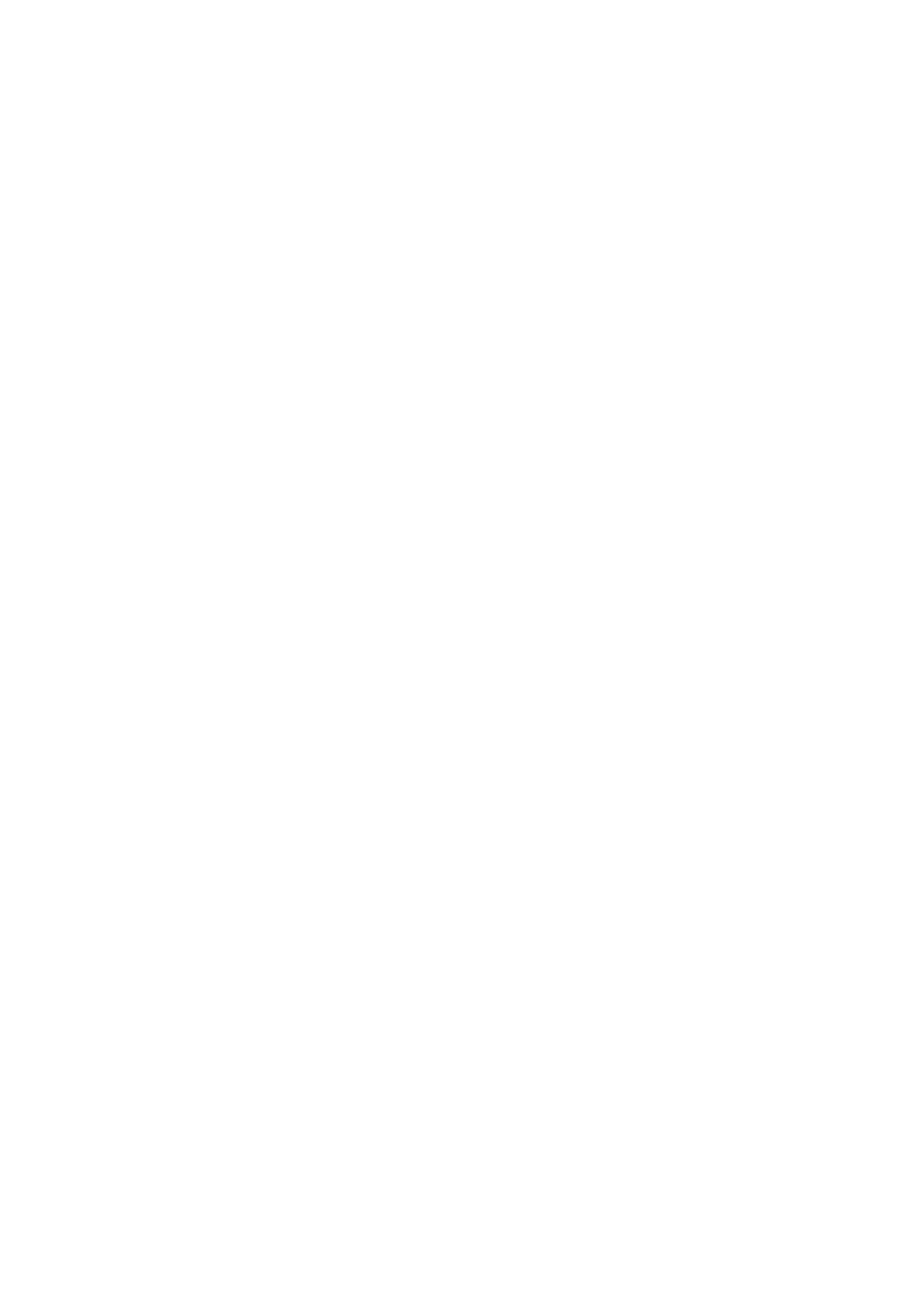# **SALARIES AND ALLOWANCES ACT 1975**

#### SALARIES AND ALLOWANCES TRIBUNAL

#### **DETERMINATION OF LOCAL GOVERNMENT CHIEF EXECUTIVE OFFICERS AND ELECTED MEMBERS**

# **Pursuant to Section 7A and 7B**

# 10 April 2018

#### **PREAMBLE**

1. Section 7A of the *Salaries and Allowances Act 1975* ('the SA Act') requires the Salaries and Allowances Tribunal ('the Tribunal') at intervals of not more than 12 months, to "inquire into and determine, the amount of remuneration, or the minimum and maximum amounts of remuneration, to be paid or provided to chief executive officers of local governments".

2. Section 7B(2) of the SA Act requires the Tribunal, at intervals of not more than 12 months, to inquire into and determine the amount of—

- fees, or the minimum and maximum amounts of fees, to be paid under the *Local Government Act 1995* ('the LG Act') to elected council members for attendance at meetings;
- expenses, or the minimum and maximum amounts of expenses, to be reimbursed under the LG Act to elected council members; and
- allowances, or the minimum and maximum amounts of allowances, to be paid under the LG Act to elected council members.

# **CURRENT INQUIRY**

3. In discharging its statutory requirement with respect to the remuneration of local government Chief Executive Officers (CEOs) and elected members, the Tribunal has—

- invited local governments and regional local governments to raise any issues relevant to the remuneration paid to their CEO or to the determination of fees, expenses and allowances for elected council members;
- surveyed local governments and regional local governments as to the remuneration being paid to CEOs and regarding the fees paid to elected council members; and
- considered relevant labour market and economic data.

#### **SUBMISSIONS**

4. On 25 January 2018, the Tribunal emailed local governments and regional local governments to invite submissions. The Western Australian Local Government Association (WALGA) and the Western Australian division of the Local Government Professionals WA (LGPWA) were also invited to make submissions to the inquiry.

5. Local governments were provided with a template submission form to ensure the Tribunal was able to capture data on a broad range of issues including—

- major growth and development;
- significant social and economic issues;
- significant demand to service and support non-resident needs;
- high impact environmental management issues and responsibilities;
- greater diversity of services delivered than normally provided by similar sized local governments;
- recruitment issues:
- remuneration issues; and
- other distinguishing features.

6. A total of six submissions were received from local governments, with the LGPWA and a member of the public also making a submission.

7. Aside from those local governments that requested an increase or maintenance in classification, matters raised in the submissions included—

- amendments to the housing allowance for CEOs;
- limiting the ICT allowance; and
- increases to the rates payable to elected members and CEOs generally.
- 8. The Tribunal considered all feedback received during the course of the inquiry.

#### **SURVEY**

9. On 25 January 2018, a survey was provided to local government and regional local governments in order to obtain information relating to the remuneration provided to CEOs and the fees provided to elected members.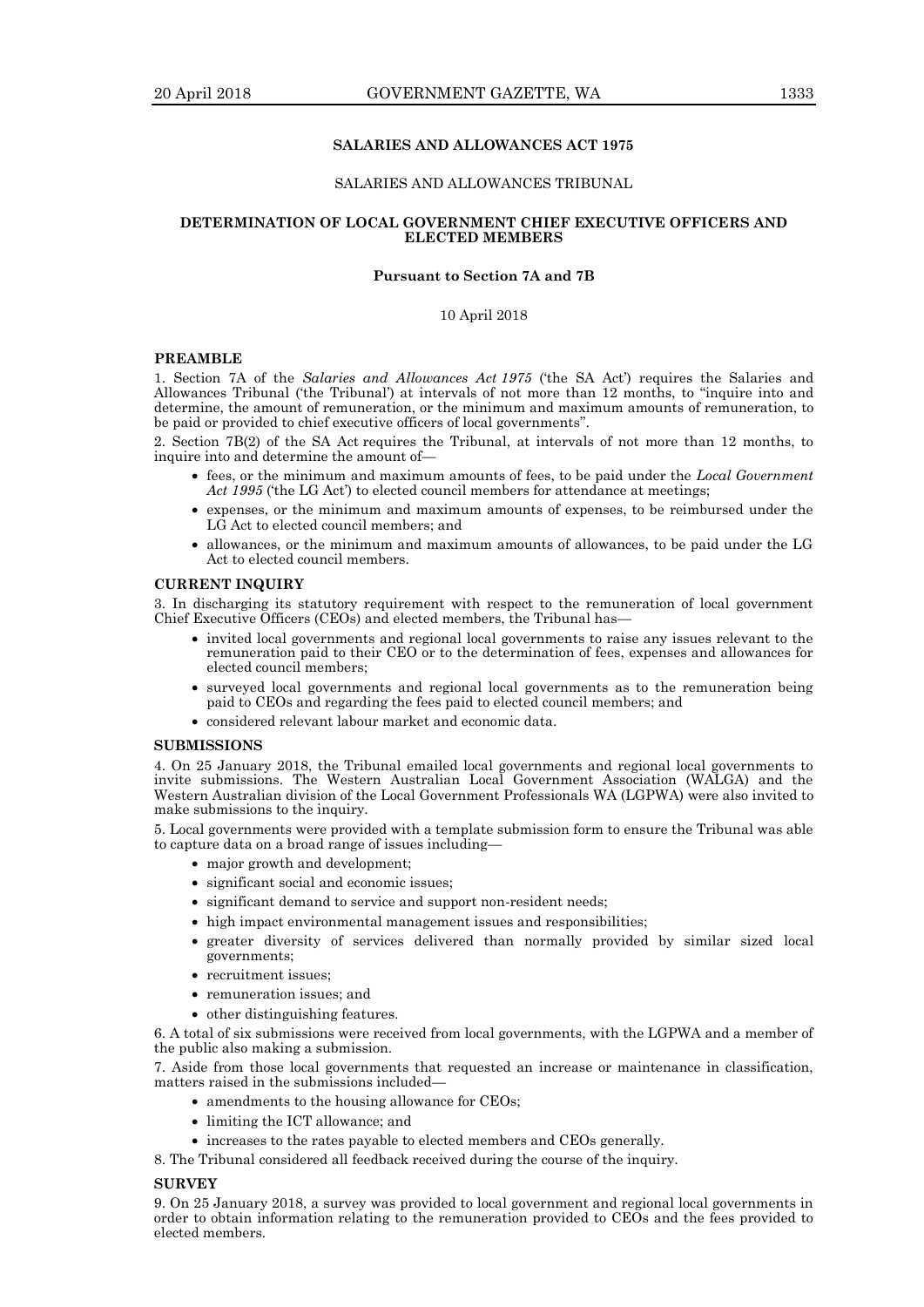10. Only two of the 148 local governments failed to respond to the survey with each providing sufficient reasons as to why they were unable to.

# **CONSIDERATIONS**

11. The Tribunal has considered sections 2.7 to 2.10 and 5.41 of the LG Act, which outline the roles and responsibilities of local governments, councillors, mayors, presidents and their deputies and the functions of local government CEOs.

12. The information received from individual local governments ensures the Tribunal is informed on developments across the sector.

# **Local Government population, expenditure and staff levels**

13. The Tribunal requested and received the following data from the Department of Local Government, Sport and Cultural Industries (DLGSCI)—

- Population as at 31 March 2017 (ABS Catalogue 3218.0);
- Total Full Time Equivalent (FTE) employees 2016-17;
- Operating expenditure 2016-17; and
- Three year averaged capital expenditure (2014-15 to 2016-17).

# **Band allocation model**

14. The Tribunal continues to utilise the four band classification model adopted in its 2012 determination. The model provides for a range of factors to be taken into account including—

- major growth and development;
- strategic planning, including risk management;
- infrastructure development and asset management;
- significant social/economic/environmental issues;
- population
- significant demand to service and support non-resident needs;
- diversity of services;
- community involvement and advocacy;
- state or national negotiations;
- operational and managerial requirements;
- capacity to pay;
- total expenditure; and
- FTEs.

15. The Tribunal considered that local governments and regional local governments that were placed near the top or bottom of a band had the potential to change bands, regardless of whether a submission was received. The Tribunal will continue to review the circumstances of each local governments to ensure that the particular issues relevant to those local governments are accommodated with the band allocation model.

16. The Tribunal notes that there is flexibility for change within each band before an increase in classification is warranted. A request for an increase in classification will only be accepted where it is demonstrated that the local government or regional local government has experienced a substantial and sustained increase in the factors identified above.

# **Survey Results**

17. The survey shows that the vast majority of CEOs (81%) are remunerated at either the middle (26-74th percentile) or top (above the 75th percentile) of their respective band ranges. Only three local governments reported a remuneration package in the bottom 25th percentile of its band range.

18. There remains a handful of local governments and two regional local governments with a Preserved CEO currently remunerated above the determined range. Although Preserved CEOs, as defined by the LG Act*,* do not fall under the jurisdiction of the Tribunal, Local Governments are reminded that they are required by clause 43(4) of the LG Act to take into account any determination of the Tribunal when renewing a contract of a Preserved CEO.

19. The Tribunal also reminds local governments that it is their responsibility to ensure that payments made to CEOs and elected members are within the respective band ranges. The Tribunal notes that a number of local governments self-reported that they had Preserved CEOs, when this is not the case. Any payments made outside the scope of the determination for non-Preserved CEOs is in violation of the LG Act and SAA Act.

20. In regards to Elected Members, the responses shows that all local governments provide fees within the bands determined by the Tribunal, as is required. Only one local government reported that it provides no payment to Elected Members.

21. The Tribunal emphasises that any benefit provided by this determination cannot be proscribed, limited or waived by a decision of the local government. Any eligible claim against those entitlements is to be paid in accordance with the applicable financial procedures of the local government. However, individual Members may, acting independently, waive their right to receive fees.

22. Thirty-nine of the 144 local governments that provided a response remunerate their members with a per meeting fee. Of these, five were Band 3 local governments, thirty-one were Band 4 local governments and three were regional local governments.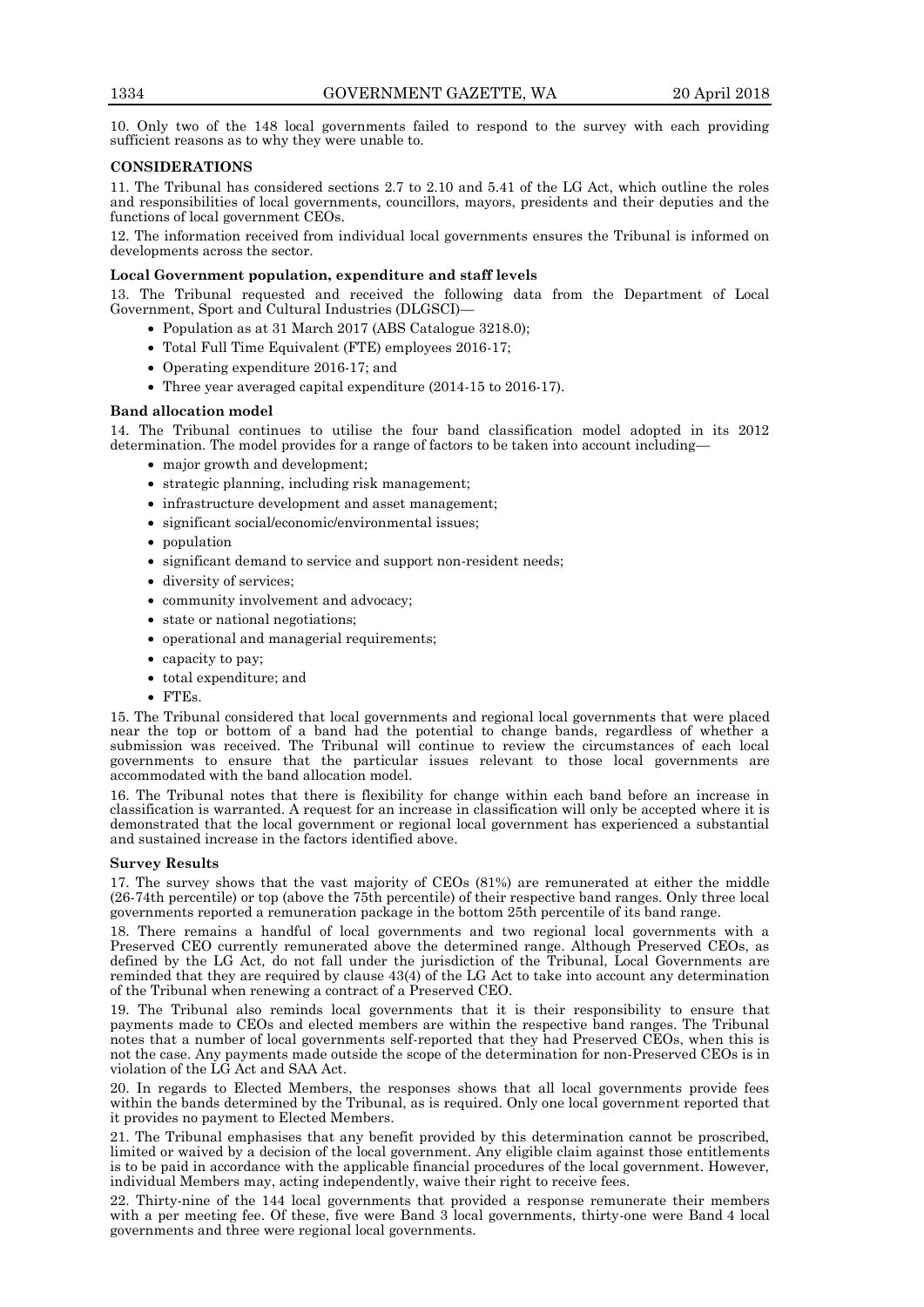#### **CEO Regional/Isolation Allowance**

23. The Regional/Isolation Allowance is available to local governments listed under Part 3 of this determination. The Allowance is discretionary and local governments have the flexibility to determine an appropriate payment not exceeding the maximum annual figure stated.

24. All but two of the eligible local governments responded to the Tribunal's Survey. Of the 52 eligible local governments, 21 did not provide any payment under this allowance and a further 14 provided 50% or less of the allowance. Twenty-nine local governments provided information that they were paying their CEO some form of Regional/Isolation Allowance. Only nine of these local governments provided the maximum allowance to their CEOs.

25. The Tribunal reminds eligible local governments that although the Regional/Isolation Allowance is additional to the Total Reward Package (TRP), it is to be paid as salary and may attract the superannuation guarantee. As the superannuation guarantee forms part of a CEO's TRP, caution should be taken to ensure that provision of this allowance does not result in the maximum of the awarded TRP range being exceeded.

#### **Christmas and Cocos Islands**

26. The Commonwealth and WA Governments entered an agreement in 2016 under Section 8H of the *Christmas Island Act 1958* (Cth), Section 8H of the *Cocos (Keeling) Islands Act 1995* (Cth) and the *Indian Oceans Territories (Administration of Laws) Act 1992* (WA), such that the Salaries and Allowances Tribunal has the power to determine the remuneration of local government CEOs and the fees, expenses and allowances for local government elected members of the Shires of Christmas Island and Cocos (Keeling) Islands.

27. The Tribunal has reviewed the Shires of Christmas and Cocos (Keeling) Islands during the current inquiry.

#### **Annual review process and provision of data to the Tribunal**

28. The Tribunal will continue to request information annually regarding the amounts of fees, expenses and allowances paid to local governments and regional local government elected council members and remuneration provided to  $\text{CEOs.}$ 

29. Local governments and regional local governments are advised to record all figures for each elected member and CEO relevant to each section of the determination.

#### **ECONOMIC CONSIDERATIONS**

30. The Tribunal has noted a range of labour market and economic data including the financial position and fiscal strategy of the State as set out in the—

- *Western Australian State Budget 2017-18* issued on 7 September 2017;
- *2017-18 Government Mid-Year Financial projection statements* issued in December 2017;
- *December 2017 Quarterly Financial Results*.

31. The economic difficulties facing the state include—

- total public sector net debt increased to \$33.8 billion at 31 December 2017, \$1.8 billion higher than the outcome recorded at 30 June 2017. Total government debt is projected to be \$42.8 billion by 30 June 2021;
- lower tax collections (down \$159 million);
- increase in government expenses by \$45 million;
- weaker Gross State Product growth of 2.5%, revised down from 3%;
- State Final Demand (SFD) is expected to contract for a fifth consecutive year in 2017-18, with the contraction larger (-2%) than projected, while the pace of the recovery from 2018-19 onwards is slightly slower than previous expectations;
- Household consumption grew by just 0.5% in 2016-17, underpinned by spending on essential items, while non-essential spending declined over the same period;
- 32. The *2017-18 Government Mid-Year Financial projection statements* noted that—

*Wage growth in Western Australia remains subdued, with growth in the Wage Price Index (WPI) easing to 1.3% in the year to September 2017. This reflected a slowing in both private and public sector wages, which grew by 1.2% and 1.9% respectively over this period (figure above, right-hand panel).*

*Growth in the State's WPI is estimated to remain subdued at 1.5% in 2017-18, consistent with high levels of spare capacity in the labour market (notwithstanding a slight improvement over the past six months). Over the remaining forecast period, WPI growth is projected to gradually increase as economic activity strengthens and the labour market tightens, but is forecast to remain below the long-run average of 3.5% per annum.*

33. The Tribunal is also mindful that the *Salaries and Allowances Amendment (Debt and Deficit Remediation) Act 2018* is now in effect. During the second reading speech, the Premier noted the Act—

*imposes a pay freeze for the most senior members of government, in line with what is occurring in the private sector. Currently, we are seeing wages growth in Western Australia at historic lows. In*  fact, wage increases in this state continue to be the lowest in the country. Anecdotally, many *workers in the private sector say that they have not received a pay rise in years.*

34. The Act does not affect local government CEOs and elected members. However, the Act identifies the most senior members of government as being leaders within the community and emphasises the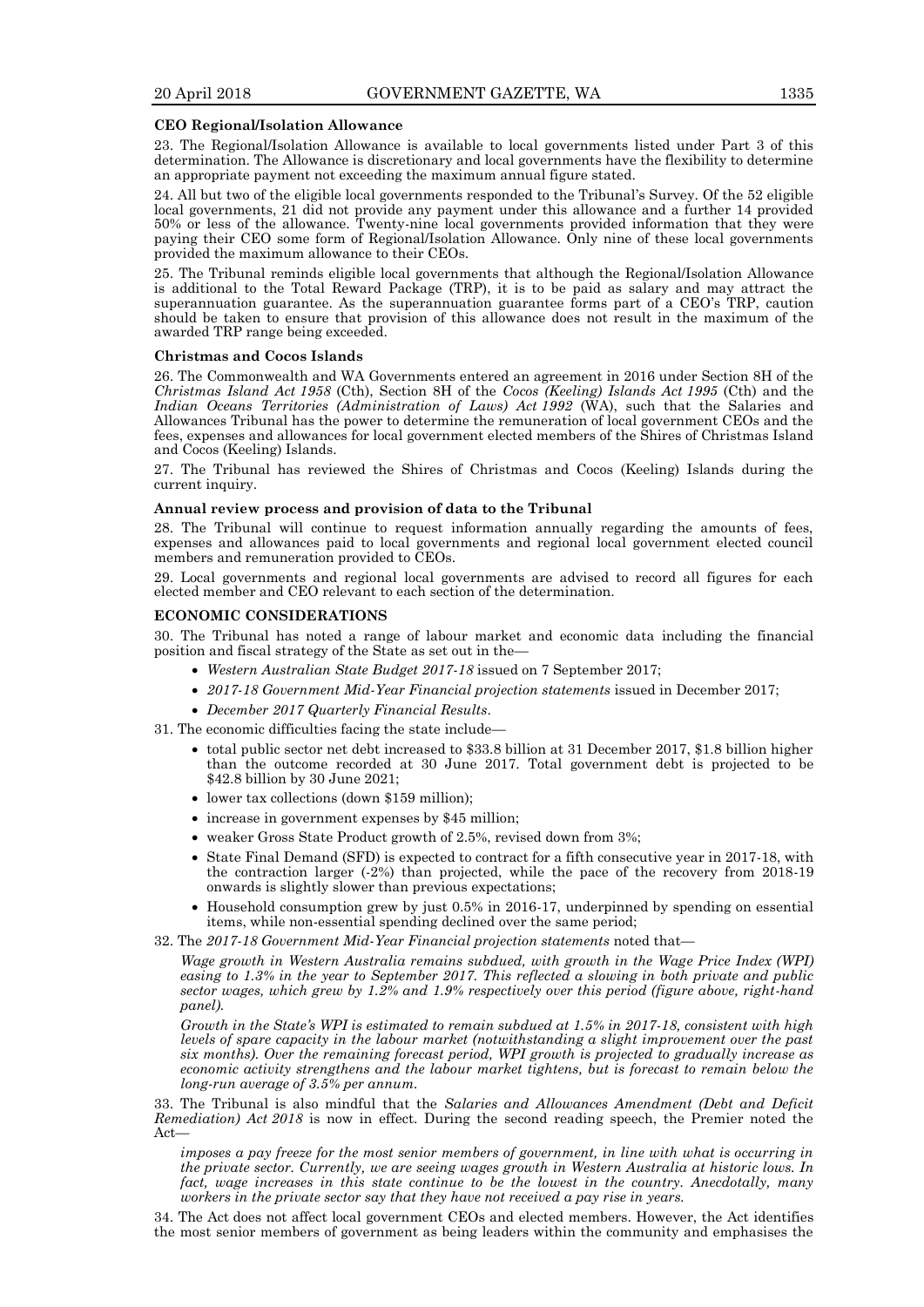importance of the leaders in the community demonstrating wage restraint while the community as a whole endures low wage growth.

35. The Tribunal equally considers that local government CEOs and their elected representative are leaders within the community and, in line with community expectations, similar wage restraints should apply to them.

36. While the Tribunal acknowledges that remuneration provided to local government CEOs and elected members has no impact on the State government's budget deficit, the Tribunal is aware of the difficulties in the community caused by rate increases. It can be argued that remuneration of CEOs and elected members comprises a small fraction of a local governments' overall budgets, the Tribunal has concluded that the current climate necessitates an approach to minimise costs of local governments.

#### **CONCLUSIONS**

37. The Tribunal has determined there will be no increase in the remuneration, fees, expenses or allowances ranges provided to CEOs and elected members, in light of the issues highlighted above.

38. The Tribunal notes that a majority of local governments retain the capacity to provide an increase within their current band parameters. While noting that the annual Consumer Price Index for December 2017 (the latest available figures) was 0.9%, each local government must satisfy itself and provide public justification for any increase within their allotted band in the current economic climate.

39. The Tribunal considered those local governments with potential to change classification. In reviewing the classification framework, band allocation model and all other relevant information, the Tribunal has increased the Shire of Northampton from Band 4 to Band 3.

40. The Tribunal has made no further changes to its determination.

41. The Tribunal reinforces its preference for the reimbursement of actual expenses wherever possible and, accordingly, has maintained the annual allowances for information and communication technology (ICT) and travel and accommodation. Although these annual allowances are to be paid in lieu of reimbursement of such expenses, the Tribunal maintains the fundamental principle that elected council members should not be out of pocket for expenses properly incurred in the fulfilment of their duties and that any expense incurred beyond the annual allowance amount received should continue to be reimbursed in accordance with the LG Regulations.

42. Nothing in this determination shall be interpreted and/or applied in such a manner as to circumvent the intention of the Tribunal to ensure transparency and accountability in the remuneration of Local Government CEOs and the provision of fees, expenses and allowances to elected members.

43. Information on the remuneration of CEOs and elected council members is available to the public under section 5.94 of the LG Act or through the minutes of council meetings.

44. In conclusion, the Tribunal acknowledges those who assisted with this inquiry. Information provided enabled the Tribunal to appreciate the issues impacting various local governments and the sector generally, and also gain feedback regarding the effectiveness of its determinations.

————

#### **DETERMINATION FOR LOCAL GOVERNMENT CHIEF EXECUTIVE OFFICERS AND ELECTED MEMBERS PURSUANT TO SECTION 7A AND 7B OF THE** *SALARIES AND ALLOWANCES ACT 1975*

#### **CONTENTS**

#### **PART 1: INTRODUCTORY MATTERS**

- 1.1 Short Title
- 1.2 Commencement
- 1.3 Content and intent
- 1.4 Terms used
- 1.5 Pro rata payments
- 1.6 Local government band allocations

# **PART 2: TOTAL REWARD PACKAGE**

- 2.1 General
- 2.2 Local Government classification
- 2.3 Regional Local Government classification

# **PART 3: REGIONAL/ISOLATION ALLOWANCE**

- 3.1 General 3.2 Regional/Isolation Allowance
	- **PART 4: HOUSING ALLOWANCE**
- 4.1 General
- 4.2 Housing Allowance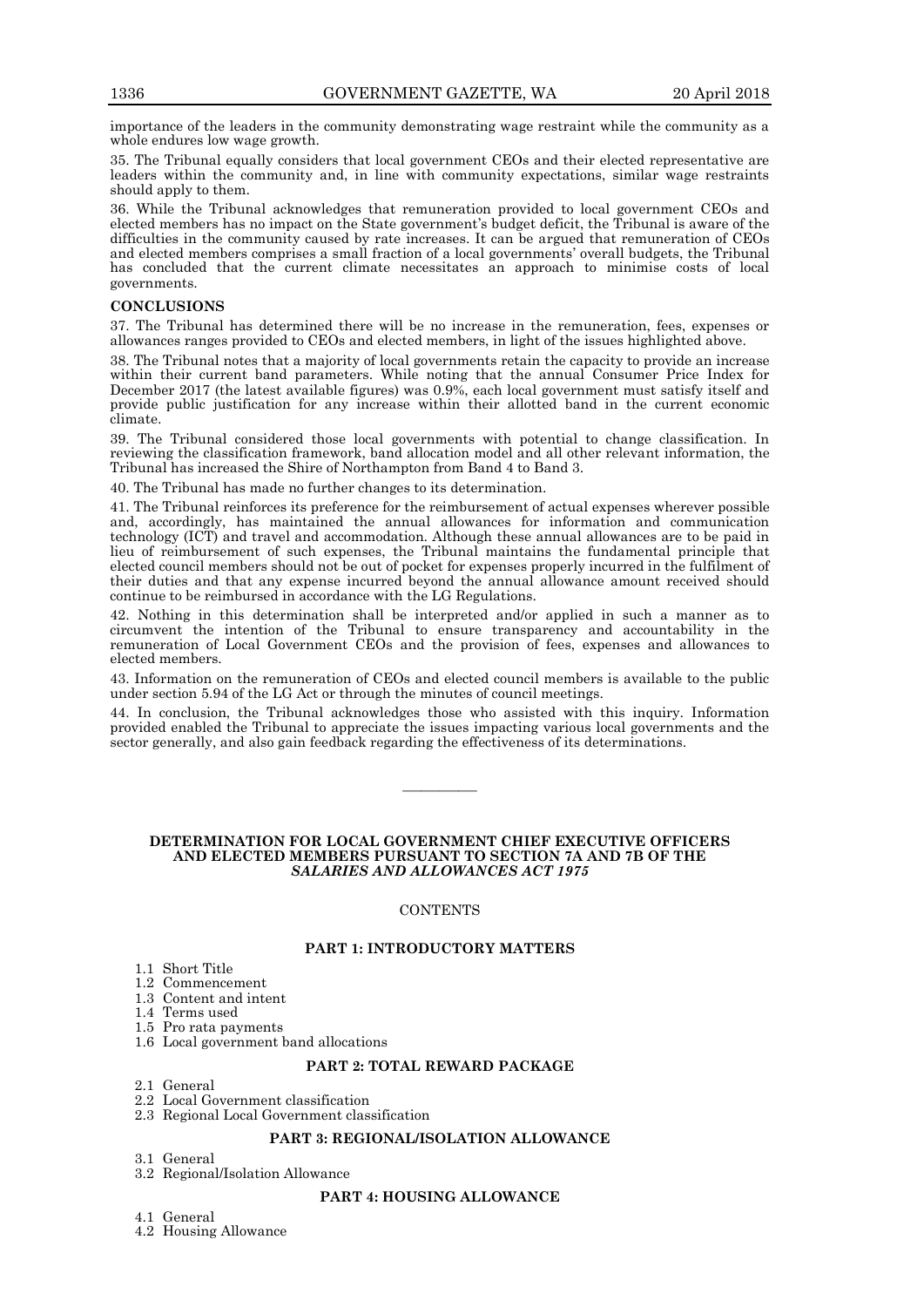# **PART 5: MOTOR VEHICLE ALLOWANCE**

- 5.1 General
- 5.2 Private benefit value

# **PART 6: MEETING ATTENDANCE FEES**

- 6.1 General
- 6.2 Council meeting attendance fees—per meeting
- 6.3 Committee meeting and prescribed meeting attendance fees—per meeting
- 6.4 Annual attendance fees in lieu of council meeting, committee meeting and prescribed meeting attendance fees

#### **PART 7: ANNUAL ALLOWANCE FOR A MAYOR, PRESIDENT, CHAIR, DEPUTY MAYOR, DEPUTY PRESIDENT AND DEPUTY CHAIR**

- 7.1 General
- 7.2 Annual allowance for a mayor, president or chair
- 7.3 Annual allowance for a deputy mayor, deputy president or deputy chair

# **PART 8: EXPENSES TO BE REIMBURSED**

- 8.1 General
- 8.2 Extent of expenses to be reimbursed

# **PART 9: ANNUAL ALLOWANCES IN LIEU OF REIMBURSEMENT OF EXPENSES**

- 9.1 General
- 9.2 Annual allowances determined instead of reimbursement for particular types of expenses

### **SCHEDULE 1: LOCAL GOVERNMENT BAND ALLOCATIONS**

Explanatory Notes

# **PART 1: INTRODUCTORY MATTERS**

————

*This Part deals with some matters that are relevant to the determination generally.*

#### **1.1 Short title**

This determination may be cited as the *Local Government Chief Executive Officers and Elected Members Determination No. 1 of 2018.*

#### **1.2 Commencement**

This determination comes into operation on 1 July 2018.

#### **1.3 Content and intent**

(1) The remuneration listed in this determination comprises all remuneration as defined under the *Salaries and Allowances Act 1975* as including salary, allowances, fees, emoluments and benefits.

(2) The determination applies to

- a. Chief Executive Officers (CEOs);
- b. Acting Chief Executive Officers; and
- c. Elected Members

(3) The remuneration specified in this determination for CEOs is based on a person being appointed to one Local Government CEO position only. In the case of a person being appointed to undertake the duties of more than one CEO position simultaneously, the relevant Local Governments must seek a determination from the Tribunal for the multiple CEO positions held by that person.

(4) If a Local Government undergoes an amalgamation or a rezoning of Local Government boundaries, the Local Government is required to seek a new determination from the Tribunal.

(5) This determination provides for the amount of fees, expenses and allowances to be paid or reimbursed under the *Local Government Act 1995* ('the LG Act') Part 5 Division 8 to elected council members. The determination applies to elected council members who are members of the council of a local government. Under the LG Act section 3.66, it also applies to elected council members who are members of the council of a regional local government.

(6) Where the Tribunal has determined a specific amount for a fee, expense or allowance for elected council members of a local government or regional local government, the amount determined by the Tribunal will be payable to an eligible elected council member.

(7) Where the Tribunal has determined a minimum and maximum amount for a fee, expense or allowance for elected council members of a local government or regional local government, each local government or regional local government council will set an amount within the relevant range determined and the amount set will be payable to an eligible elected council member.

(8) The fees, expenses and allowances determined are intended to recognise the responsibilities of elected council members, mayors and presidents of local governments and chairmen of regional local governments and to remunerate them for the performance of the duties associated with their office.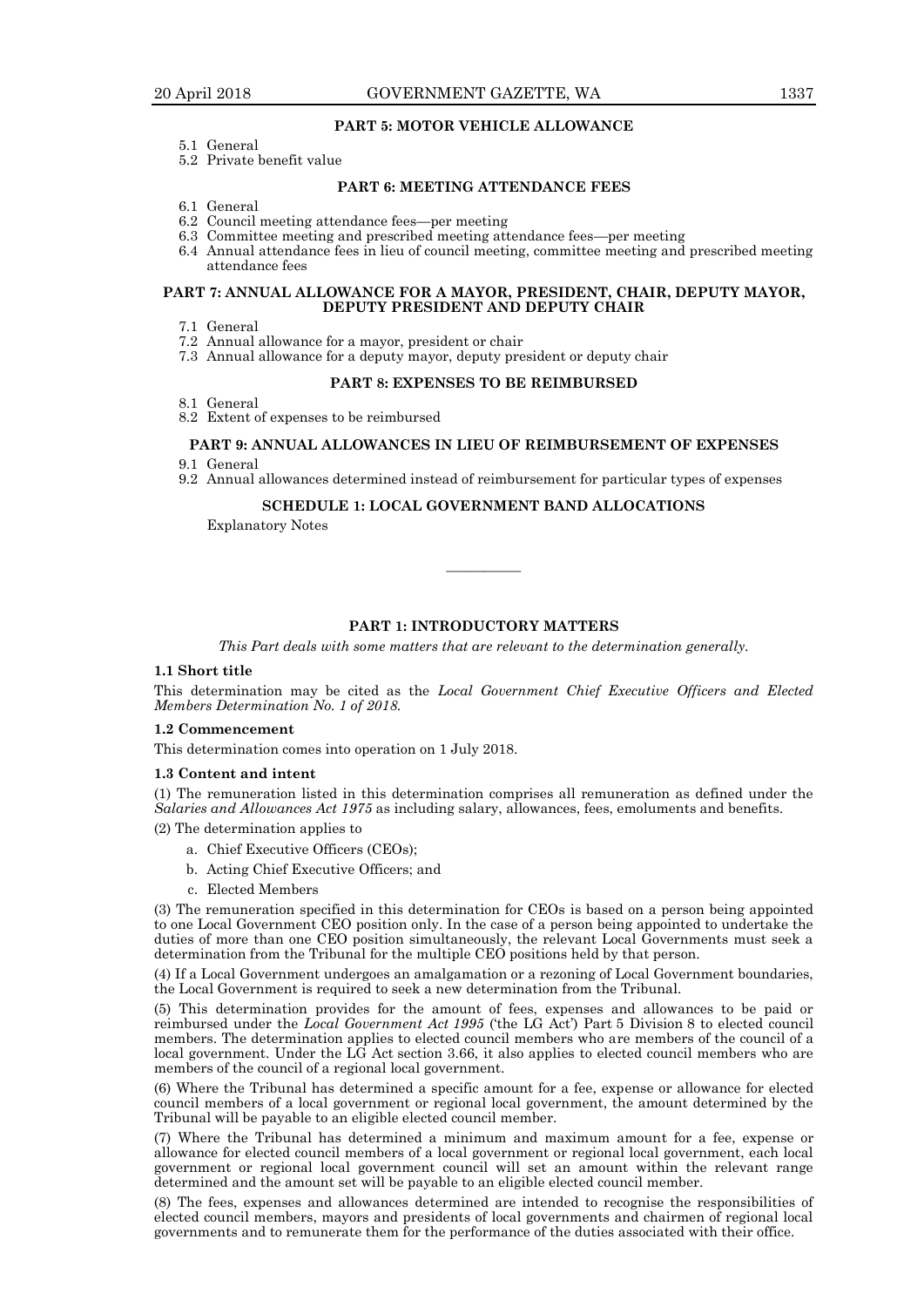# **1.4 Terms used**

In this determination, unless the contrary intention appears—

- *chair* means a person who is elected or appointed from among the members of a council of a regional local government as its chair;
- *committee meeting* means a meeting of a committee of a council where the committee comprises—
	- (a) council members only; or
	- (b) council members and employees of the local government or regional local government;

*council*, in relation to—

- (a) a local government, means the council of the local government;
- (b) a regional local government, means the council of the regional local government;

# *council member*, in relation to—

- (a) a local government—
	- (i) means a person elected under the LG Act as a member of the council of the local government; and
	- (ii) includes the mayor or president of the local government;
- (b) a regional local government—
	- (i) means a person elected under the LG Act as a member of the council of a local government and who is a member of the council of the regional local government; and (ii) includes the chair of the regional local government;
- *LG Regulations* means the *Local Government (Administration) Regulations 1996*;

*mayor* means a council member holding the office of mayor, whether elected by the council from amongst its members or elected by the electors;

*president* means a council member holding the office of president, whether elected by the council from amongst its members or elected by the electors.

#### **1.5 Pro rata payments**

(1) The Total Remuneration Package specified in this determination for CEOs is based on a person serving in the office on a full-time basis. The relevant range shall be payable on a pro rata basis if the position is undertaken on a part time basis.

(2) The amount of a person's entitlement to remuneration, annual attendance fee or annual allowance specified in this determination shall be apportioned on a pro rata basis according to the portion of a year that the person holds office.

#### **1.6 Local government band allocations**

Unless the contrary intention appears, local governments are allocated in this determination to the bands set out in Schedule 1 of this determination. Regional local governments are allocated to a Band only in regards to CEOs.

## **PART 2: TOTAL REWARD PACKAGE**

*This Part deals with the remuneration payable to Chief Executive Officers.*

# **2.1 GENERAL**

(1) Offices listed in this Part have been assigned by the Tribunal to one of four classifications designated Band 1 to Band 4.

(2) Each classification (Band 1 to Band 4) has a commensurate Total Reward Package (TRP) range.

(3) Typical components of a TRP include—

- a. Base salary;
- b. Annual leave loading;
- c. Associated FBT accrued (total annual amount of fringe benefits tax paid by the Local Government for all fringe benefits provided to a CEO);
- d. Association membership fees;
- e. Attraction/retention allowance, not being provided under Part 3;
- f. Personal benefit value of the provision of a motor vehicle for private use (if applicable) as defined under Part 5 of this determination;
- g. Cash bonus and performance incentives;
- h. Cash in lieu of a motor vehicle;
- i. Fitness club fees;
- j. Grooming/clothing allowance;
- k. Health insurance;
- l. School fees and/or child's uniform;
- m. Superannuation (all mandatory and non-mandatory employer superannuation contributions);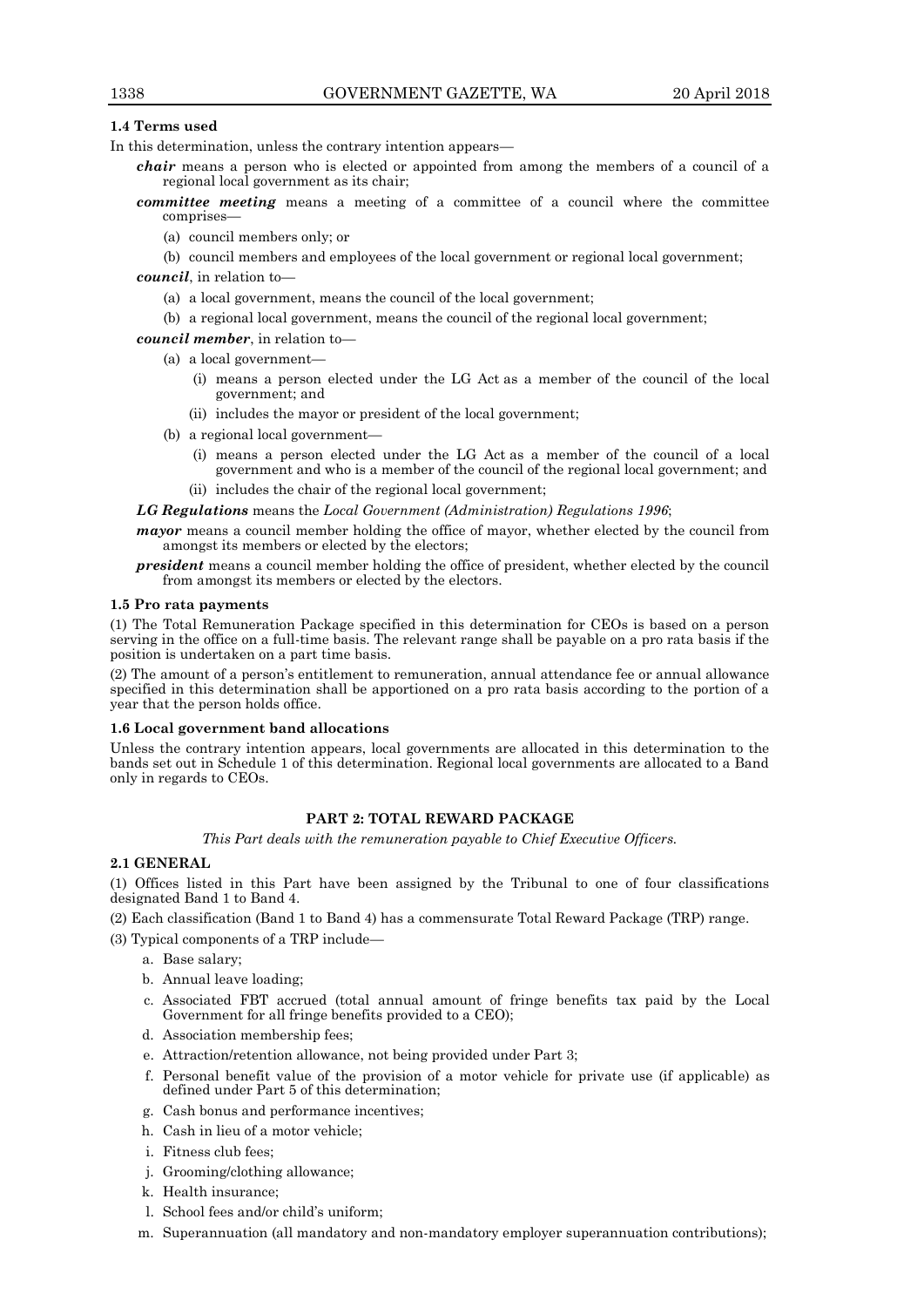- n. Travel or any other benefit taken in lieu of salary;
- o. Travel for spouse or any other member of family;
- p. Unrestricted entertainment allowance;
- q. Utilities allowance (any water, power or other utility subsidy provided to the CEO); and
- r. Any other form of payment, in cash or not, in consideration of a reward or benefit of the CEOs duties.
- (4) The only exclusions from the TRP are
	- a. The items listed in Parts 3, 4 and 5 of this determination (however, any superannuation guarantee associated with the payment of a Regional/Isolation Allowance and any associated FBT accrued from the provision of a motor vehicle or accommodation are to be included as part of the TRP);
	- b. Employer obligations such as professional development (restricted to the CEO), reimbursement for genuine work expenses or the cost of recruitment and relocation expenses; and
	- c. Those items that are considered to be a tool of trade by the Local Government (i.e. the equipment needed to undertake the duties of a CEO) and which are not a direct or indirect reward or benefit for the performance of duties as a CEO.

#### **2.2 LOCAL GOVERNMENT CLASSIFICATION**

(1) The ranges of TRP in Table 1 apply where a local government or regional local government has been classified into the relevant band.

**Table 1: Local Government band classification—Total Reward Package range**

| Band | <b>Total Reward Package</b>     |
|------|---------------------------------|
|      | \$247,896 - \$375,774           |
|      | $$204,455 - $316,586$           |
| 3    | $$156,356 \rightarrow $256,711$ |
|      | $$126,956 - $198,210$           |

(2) Local Governments have been classified in Schedule 1.

(3) Regional Local Governments have been classified in Table 2 below.

#### **Table 2: Regional Local Government band classification**

| <b>Regional Local Government</b>       | <b>Band</b> |
|----------------------------------------|-------------|
| Bunbury-Harvey Regional Council        | 4           |
| Eastern Metropolitan Regional Council  | 2           |
| Mindarie Regional Council              | 3           |
| Murchison Regional Vermin Council      | 4           |
| Pilbara Regional Council               | 4           |
| Rivers Regional Council                | З           |
| Southern Metropolitan Regional Council | 9.          |
| Tamala Park Regional Council           | 9.          |
| Western Metropolitan Regional Council  | 4           |

(4) A person who holds a dual appointment of the CEO of the Shire of Cunderdin and the CEO of the Shire of Tammin, shall be entitled to receive a TRP range from the bottom of Band 4 (\$126,956) to a maximum of \$218,031 (which represents the top of Band 4 plus 10%).

# **PART 3: REGIONAL/ISOLATION ALLOWANCE**

*This Part deals with the Regional/Isolation Allowance that may be payable to Chief Executive Officers from Local Governments identified in this Part.*

#### **3.1 GENERAL**

(1) Local Governments listed under Table 3 in this Part have access to an amount additional to the Total Reward Package for CEO remuneration in recognition of the regional and isolation factors which may affect the attraction and retention of the CEOs of those Local Governments.

(2) Local Governments are not required to pay all or any of this amount and the payment of this allowance is at the discretion of the Local Government, albeit within the parameters set by the Tribunal.

(3) When a Local Government chooses to use all or any of this allowance, the payment of the allowance should be properly justified and applied in a transparent manner.

(4) When a Local Government chooses to pay all or any of this allowance, it is to be paid to the CEO as salary.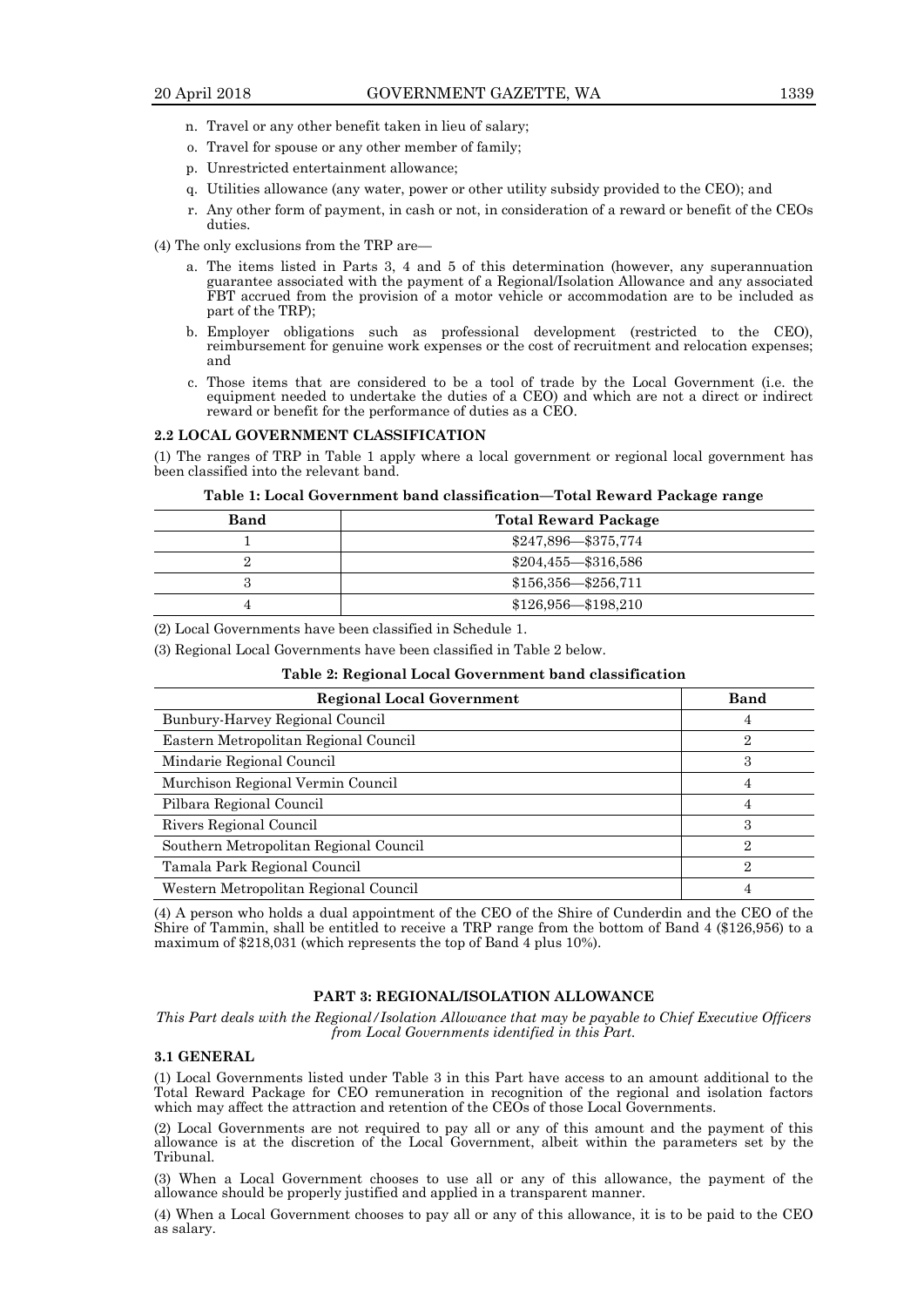# **3.2 REGIONAL/ISOLATION ALLOWANCE**

Local Governments eligible for the Regional/Isolation Allowance have been classified in Table 3 below.

| Table 3: Regional/Isolation Allowance |                                                          |  |  |
|---------------------------------------|----------------------------------------------------------|--|--|
| <b>Local Government</b>               | <b>Maximum Regional/Isolation Allowance</b><br>Per Annum |  |  |
| Ashburton Shire                       | \$45,000                                                 |  |  |
| <b>Broome Shire</b>                   | \$35,000                                                 |  |  |
| Carnamah Shire                        | \$30,000                                                 |  |  |
| Carnarvon Shire                       | \$30,000                                                 |  |  |
| Chapman Valley Shire                  | \$30,000                                                 |  |  |
| Christmas Island Shire                | \$80,000                                                 |  |  |
| Cocos (Keeling) Islands Shire         | \$80,000                                                 |  |  |
| Coolgardie Shire                      | \$30,000                                                 |  |  |
| Coorow Shire                          | \$30,000                                                 |  |  |
| Cue Shire                             | \$40,000                                                 |  |  |
| Derby-West Kimberley Shire            | \$45,000                                                 |  |  |
| Dundas Shire                          | \$30,000                                                 |  |  |
| East Pilbara Shire                    | \$45,000                                                 |  |  |
| <b>Esperance Shire</b>                | \$25,000                                                 |  |  |
| <b>Exmouth Shire</b>                  | \$35,000                                                 |  |  |
| Geraldton-Greenough City              | \$25,000                                                 |  |  |
| Halls Creek Shire                     | \$65,000                                                 |  |  |
| Irwin Shire                           | \$30,000                                                 |  |  |
| Jerramungup Shire                     | \$25,000                                                 |  |  |
| Kalgoorlie-Boulder City               | \$30,000                                                 |  |  |
| Karratha City                         | \$60,000                                                 |  |  |
| Kent Shire                            | \$10,000                                                 |  |  |
| Kondinin Shire                        | \$10,000                                                 |  |  |
| Kulin Shire                           | \$10,000                                                 |  |  |
| Lake Grace Shire                      | \$10,000                                                 |  |  |
| Laverton Shire                        | \$40,000                                                 |  |  |
| Leonora Shire                         | \$40,000                                                 |  |  |
| Meekatharra Shire                     | \$40,000                                                 |  |  |
| Menzies Shire                         | \$30,000                                                 |  |  |
| Merredin Shire                        | \$10,000                                                 |  |  |
| Mingenew Shire                        | \$30,000                                                 |  |  |
| Morawa Shire                          | \$30,000                                                 |  |  |
| Mount Magnet Shire                    | \$30,000                                                 |  |  |
| Mount Marshall Shire                  | \$10,000                                                 |  |  |
| Mukinbudin Shire                      | \$25,000                                                 |  |  |
| Murchison Shire                       | \$30,000                                                 |  |  |
| Narembeen Shire                       | \$10,000                                                 |  |  |
| Ngaanyatjarraku Shire                 | \$40,000                                                 |  |  |
| Northampton Shire                     | \$30,000                                                 |  |  |
| Nungarin Shire                        | \$10,000                                                 |  |  |
| Perenjori Shire                       | \$30,000                                                 |  |  |
| Port Hedland Town                     | \$60,000                                                 |  |  |
| Ravensthorpe Shire                    | \$30,000                                                 |  |  |
| Sandstone Shire                       | \$30,000                                                 |  |  |
| Shark Bay Shire                       | \$35,000                                                 |  |  |
| Three Springs Shire                   | \$30,000                                                 |  |  |
| <b>Upper Gascoyne Shire</b>           | \$35,000                                                 |  |  |
| Westonia Shire                        | \$25,000                                                 |  |  |
| Wiluna Shire                          | \$40,000                                                 |  |  |
| Wyndham-East Kimberley Shire          | \$45,000                                                 |  |  |
| Yalgoo Shire                          | \$30,000                                                 |  |  |
| Yilgarn Shire                         | \$25,000                                                 |  |  |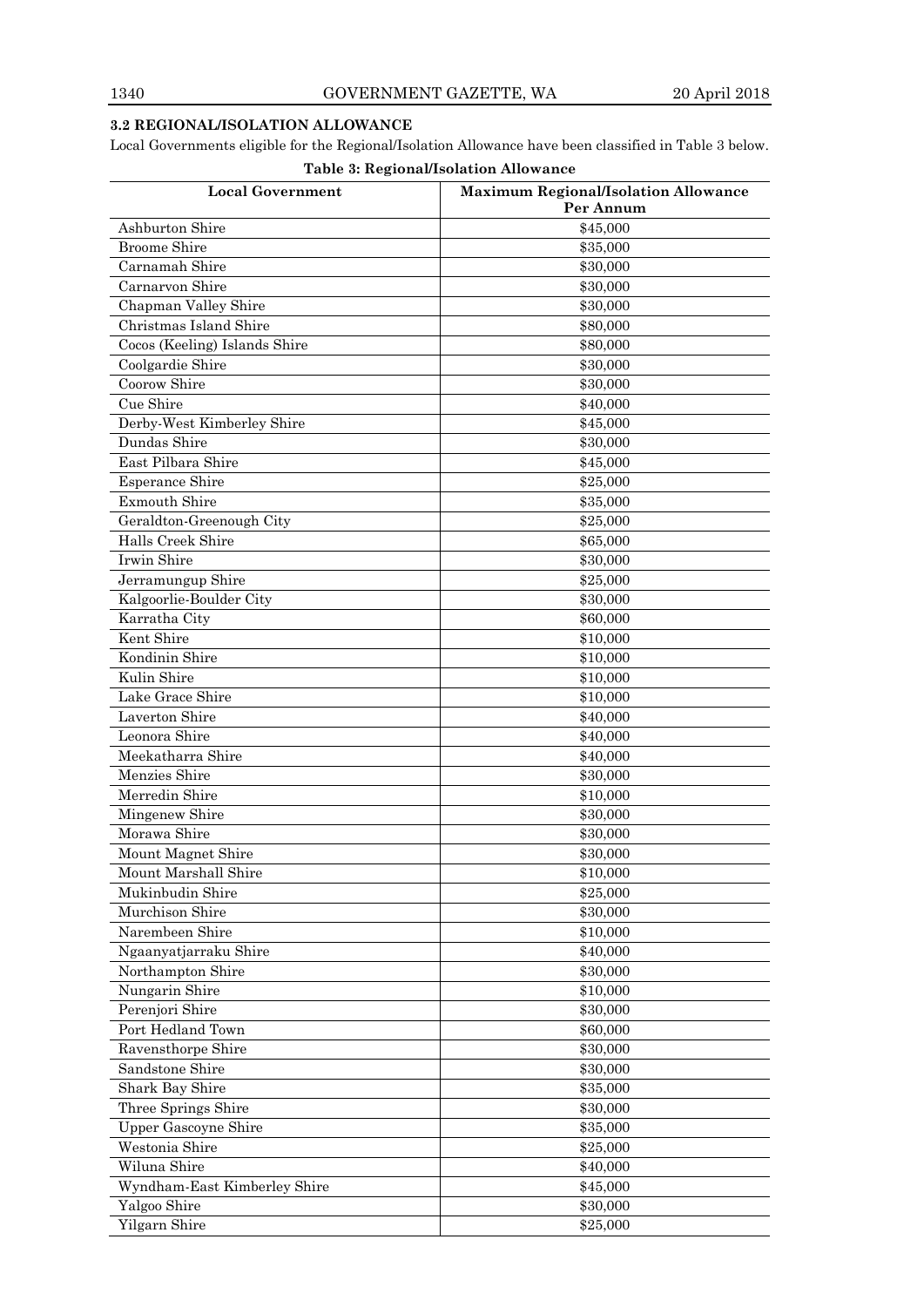# **PART 4: HOUSING ALLOWANCE**

*This Part deals with the Housing Allowance that may be payable to Chief Executive Officers.*

#### **4.1 GENERAL**

(1) In recognition of the need for Local Governments to provide accommodation as a result of a lack of suitable housing or recruitment issues, on either a permanent or temporary basis, Local Governments are able to utilise this allowance as required.

(2) When a Local Government utilises this allowance, the payment of the allowance should be properly justified and applied in a transparent manner.

(3) Any accommodation provided under this Part must be located within or adjacent to the Local Government Area within which the CEO is employed.

(4) Local Governments should tailor the provision of any housing allowance to suit their particular circumstances. This may include the CEO making contributions towards the cost of the accommodation.

#### **4.2 APPLICABLE HOUSING ALLOWANCE**

(1) Where a Local Government owns a property and provides that property to the CEO for accommodation, the value of this accommodation will not be included in the Total Reward Package.

(2) For reporting purposes, the value of the Local Government owned property shall be valued at the annual Gross Rental Value of the property as determined by the Valuer General.

(3) Where a Local Government leases accommodation for the use of the CEO, the lease costs will not be included in the Total Reward Package.

(4) For reporting purposes, the value of the Local Government leased property shall be the annual actual costs of the accommodation lease.

# **PART 5: MOTOR VEHICLE**

*This Part deals with the provision of motor vehicles to Chief Executive Officers.*

#### **5.1 GENERAL**

(1) For Local Governments listed in Table 3 under Part 3 of this determination, any motor vehicle provided to the CEO by the Local Government is to be considered a tool of trade (i.e. a tool needed to undertake the duties of a CEO in these Local Governments). Any private benefit of the vehicle will not be considered as part of the Total Reward Package.

(2) For Local Governments not listed in Table 3 under Part 3 of this determination, the private benefit value of any motor vehicle provided to the CEO by the Local Government is to be included in the Total Reward Package.

#### **5.2 PRIVATE BENEFIT VALUE**

(1) The private benefit value of the motor vehicle will be dependent on the type of motor vehicle provided, method of ownership (i.e. Local Government owned or leased), maintenance and running costs, insurance, any applicable luxury car tax and the amount of private use of the vehicle (i.e. nonbusiness use).

(2) As a general rule, the private benefit value would be based upon the annual costs multiplied by the percentage of private use.

(3) Local Governments and CEOs will need to come to an agreement on the most appropriate way to record the amount of private use in order to calculate the private benefit value.

# **PART 6: MEETING ATTENDANCE FEES**

*This Part deals with fees payable to council members for attendance at council and other meetings.*

#### **6.1 GENERAL**

(1) Pursuant to section 5.98(1)(b) of the LG Act, a council member who attends a council meeting is entitled to be paid the fee set by the local government or the regional local government within the range determined in section 6.2 of this Part for council meeting attendance fees.

(2) Pursuant to section 5.98(1)(b) and (2A)(b) of the LG Act, a council member who attends a committee meeting or (at the request of the local government or regional local government) a meeting of a type prescribed in regulation 30(3A) of the LG Regulations is entitled to be paid the fee set by the local government or regional local government within the range determined in section 6.3 of this Part for attending committee meetings or, as the case requires, meetings of that type.

(3) Each of the following meetings is a type of meeting prescribed in regulation 30(3A) of the LG Regulations—

- (a) meeting of a WALGA Zone, where the council member is representing a local government as a delegate elected or appointed by the local government;
- (b) meeting of a Regional Road Group established by Main Roads Western Australia, where the council member is representing a local government as a delegate elected or appointed by the local government;
- (c) council meeting of a regional local government where the council member is the deputy of a member of the regional local government and is attending in the place of the member of the regional local government;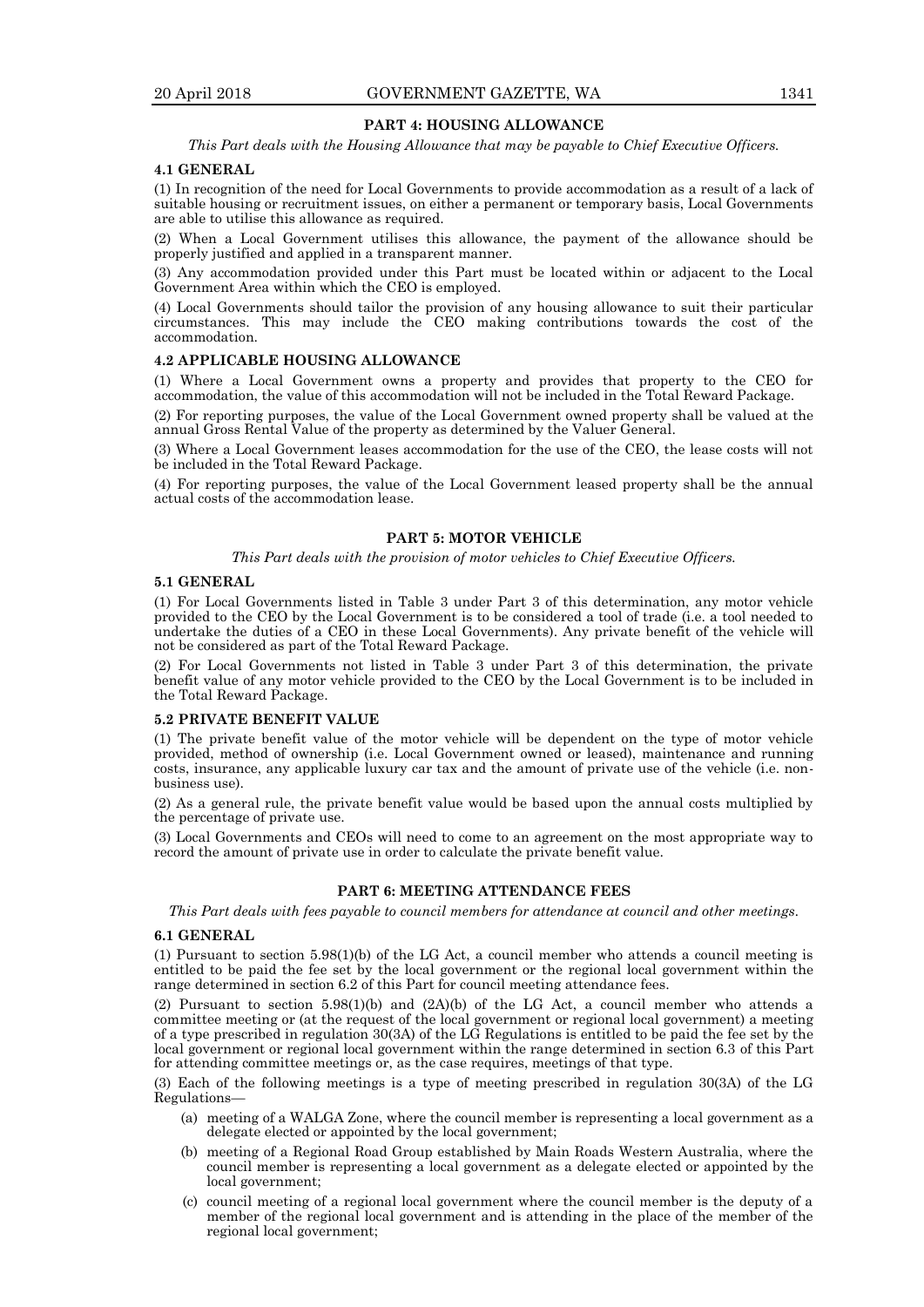- (d) meeting other than a council or committee meeting where the council member is attending at the request of a Minister of the Crown who is attending the meeting;
- (e) meeting other than a council meeting or committee meeting where the council member is representing a local government as a delegate elected or appointed by the local government.

(4) Pursuant to section 5.99 of the LG Act, a local government or regional local government may decide by an absolute majority that instead of paying council members an attendance fee referred to in section 5.98(1) of the LG Act, it will pay all council members who attend council or committee meetings a fee set within the range for annual fees determined in section 6.4 of this Part.

(5) Regulation 30(3C) of the LG Regulations prevents the payment of a fee to a council member for attending a meeting of a type prescribed in regulation  $30(3\text{\AA})$  of those regulations if—

- (a) the person who organises the meeting pays the council member a fee for attending the meeting; or
- (b) the council member is paid an annual fee in accordance with section 5.99 of the LG Act; or
- (c) the council member is deputising for a council member at a meeting of a regional local government and the member of the regional local government is paid an annual fee in accordance with section 5.99 of the LG Act.

(6) In determining the fees set out in this Part, the Tribunal has taken into account a range of factors including—

- (a) the time required to prepare adequately for the meetings including consideration of agenda papers, site visits related to agenda items and consultation with council staff and community members;
- (b) the role of the council member, mayor or president including, but not limited to, representation, advocacy, and oversight and determination of policy and local legislation;
- (c) particular responsibilities associated with the types of meetings attended;
- (d) responsibilities of a mayor, president or chair to preside over meetings; and
- (e) the relative "size" of the local government as reflected in the Tribunal's local government banding model.

(7) The Tribunal has not determined a specific meeting attendance fee for the purposes of section  $5.98(1)(a)$  or  $(2A)(a)$  of the LG Act.

# **6.2 COUNCIL MEETING ATTENDANCE FEES—PER MEETING**

(1) The ranges of fees in Table 4 and Table 5 apply where a local government or regional local government decides by an absolute majority to pay a council member a fee referred to in section 5.98(1)(b) of the LG Act for attendance at a council meeting.

|             | For a council member other than<br>the mayor or president |         |         | For a council member who holds<br>the office of mayor or president |
|-------------|-----------------------------------------------------------|---------|---------|--------------------------------------------------------------------|
| <b>Band</b> | Minimum                                                   | Maximum | Minimum | Maximum                                                            |
|             | \$609                                                     | \$785   | \$609   | \$1,177                                                            |
|             | \$369                                                     | \$576   | \$369   | \$772                                                              |
|             | \$191                                                     | \$406   | \$191   | \$628                                                              |
|             | \$90                                                      | \$236   | \$90    | \$485                                                              |

#### **Table 4: Council meeting fees per meeting—local governments**

#### **Table 5: Council meeting fees per meeting—regional local governments**

|                                   | For a council member other than<br>the chair |                | For a council member who holds<br>the office of chair |         |
|-----------------------------------|----------------------------------------------|----------------|-------------------------------------------------------|---------|
|                                   | Minimum                                      | <b>Maximum</b> | Minimum                                               | Maximum |
| All regional local<br>governments | \$90                                         | \$236          | \$90                                                  | \$485   |

# **6.3 COMMITTEE MEETING AND PRESCRIBED MEETING ATTENDANCE FEES—PER MEETING**

(1) The ranges of fees in Table 6 and Table 7 apply where a local government or regional local government decides to pay a council member a fee referred to in—

- (a) section 5.98(1)(b) of the LG Act for attendance at a committee meeting; or
- (b) section 5.98(2A)(b) of the LG Act for attendance at a meeting of a type prescribed in regulation 30(3A) of the LG Regulations.

**Table 6: Committee meeting and prescribed meeting fees per meeting local governments**

| For a council member (including the mayor or president) |         |         |  |
|---------------------------------------------------------|---------|---------|--|
| <b>Band</b>                                             | Minimum | Maximum |  |
|                                                         | \$305   | \$392   |  |
|                                                         | \$184   | \$288   |  |
|                                                         | \$96    | \$203   |  |
|                                                         |         |         |  |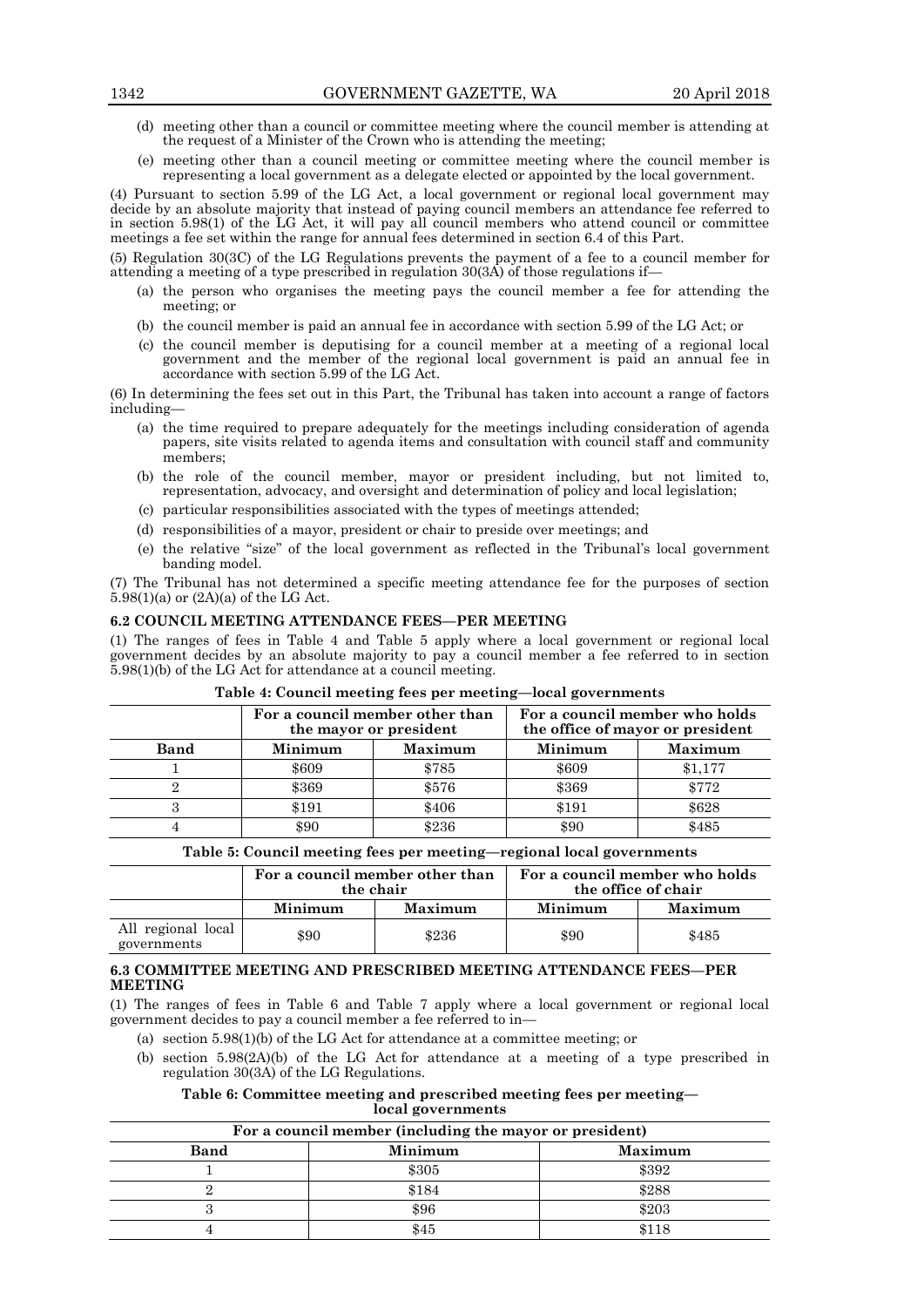#### **Table 7: Committee meeting and prescribed meeting fees per meeting regional local governments**

# **For a council member (including the chair)**

|                                | Minimum | Maximum |
|--------------------------------|---------|---------|
| All regional local governments | \$45    |         |

# **6.4 ANNUAL ATTENDANCE FEES IN LIEU OF COUNCIL MEETING, COMMITTEE MEETING AND PRESCRIBED MEETING ATTENDANCE FEES**

(1) The ranges of fees in Table 8 and Table 9 apply where a local government or regional local government decides by an absolute majority that, instead of paying council members an attendance fee referred to in section 5.98 of the LG Act, it will pay all council members who attend council, committee or prescribed meetings an annual fee.

| Table 8: Annual attendance fees in lieu of council meeting, committee meeting and |
|-----------------------------------------------------------------------------------|
| prescribed meeting attendance fees—local governments                              |

|             | For a council member other than<br>the mayor or president |                |          | For a council member who holds<br>the office of mayor or president |
|-------------|-----------------------------------------------------------|----------------|----------|--------------------------------------------------------------------|
| <b>Band</b> | Minimum                                                   | <b>Maximum</b> | Minimum  | Maximum                                                            |
|             | \$24,360                                                  | \$31,364       | \$24,360 | \$47,046                                                           |
|             | \$14,718                                                  | \$23,000       | \$14,718 | \$30,841                                                           |
|             | \$7,612                                                   | \$16,205       | \$7,612  | \$25,091                                                           |
|             | \$3,553                                                   | \$9,410        | \$3,553  | \$19,341                                                           |

#### **Table 9: Annual attendance fees in lieu of council meeting, committee meeting and prescribed meeting attendance fees—regional local governments**

|                                   | For a council member other than<br>the chair |                | For a council member who<br>holds the office of chair |          |
|-----------------------------------|----------------------------------------------|----------------|-------------------------------------------------------|----------|
|                                   | Minimum                                      | <b>Maximum</b> | Minimum                                               | Maximum  |
| All regional local<br>governments | \$1.777                                      | \$10,455       | \$1,777                                               | \$15,682 |

# **PART 7: ANNUAL ALLOWANCE FOR A MAYOR, PRESIDENT, CHAIR, DEPUTY MAYOR, DEPUTY PRESIDENT AND DEPUTY CHAIR**

*This Part deals with annual allowances payable to mayors, presidents, chair and their deputies, in addition to any entitlement to meeting attendance fees or the reimbursement of expenses.*

#### **7.1 GENERAL**

(1) Pursuant to section 5.98(5) of the LG Act, the mayor or president of a local government and the chair of a regional local government are entitled, in addition to any fees or reimbursement of expenses payable under section 5.98(1) or (2), to be paid the annual allowance set by the local government or regional local government within the range determined in section 7.2 of this Part.

(2) Pursuant to section 5.98A(1) of the LG Act, a local government or regional local government may decide, by an absolute majority, to pay the deputy mayor or deputy president of the local government, or the deputy chair of the regional local government, an allowance of up to the percentage that is determined by the Tribunal of the annual allowance to which the mayor or president of the local government, or the chair of the regional local government, is entitled under section 5.98(5) of the LG Act. That percentage is determined in section 7.3 of this Part. This allowance is in addition to any fees or reimbursement of expenses payable to the deputy mayor, deputy president or deputy chair under section 5.98 of the LG Act.

(3) In determining the allowances set out in this Part, the Tribunal has taken into account a range of factors including the following—

- (a) the leadership role of the mayor, president or chair;
- (b) the statutory functions for which the mayor, president or chair is accountable;
- (c) the ceremonial and civic duties required of the mayor, president or chair, including local government business related entertainment;
- (d) the responsibilities of the deputy mayor, deputy president or deputy chair when deputising;
- (e) the relative "size" of the local government as reflected in the Tribunal's local government banding model;
- (f) the civic, ceremonial and representation duties particular to the Lord Mayor of Western Australia's capital city.

#### **7.2 ANNUAL ALLOWANCE FOR A MAYOR, PRESIDENT OR CHAIR**

(1) The ranges of allowances in Table 10 apply where a local government sets the amount of the annual local government allowance to which a mayor or president is entitled under section 5.98(5) of the LG Act.

(2) The range of allowances in Table 11 apply where a regional local government sets the amount of the annual local government allowance to which a chair is entitled under section 5.98(5) of the LG Act.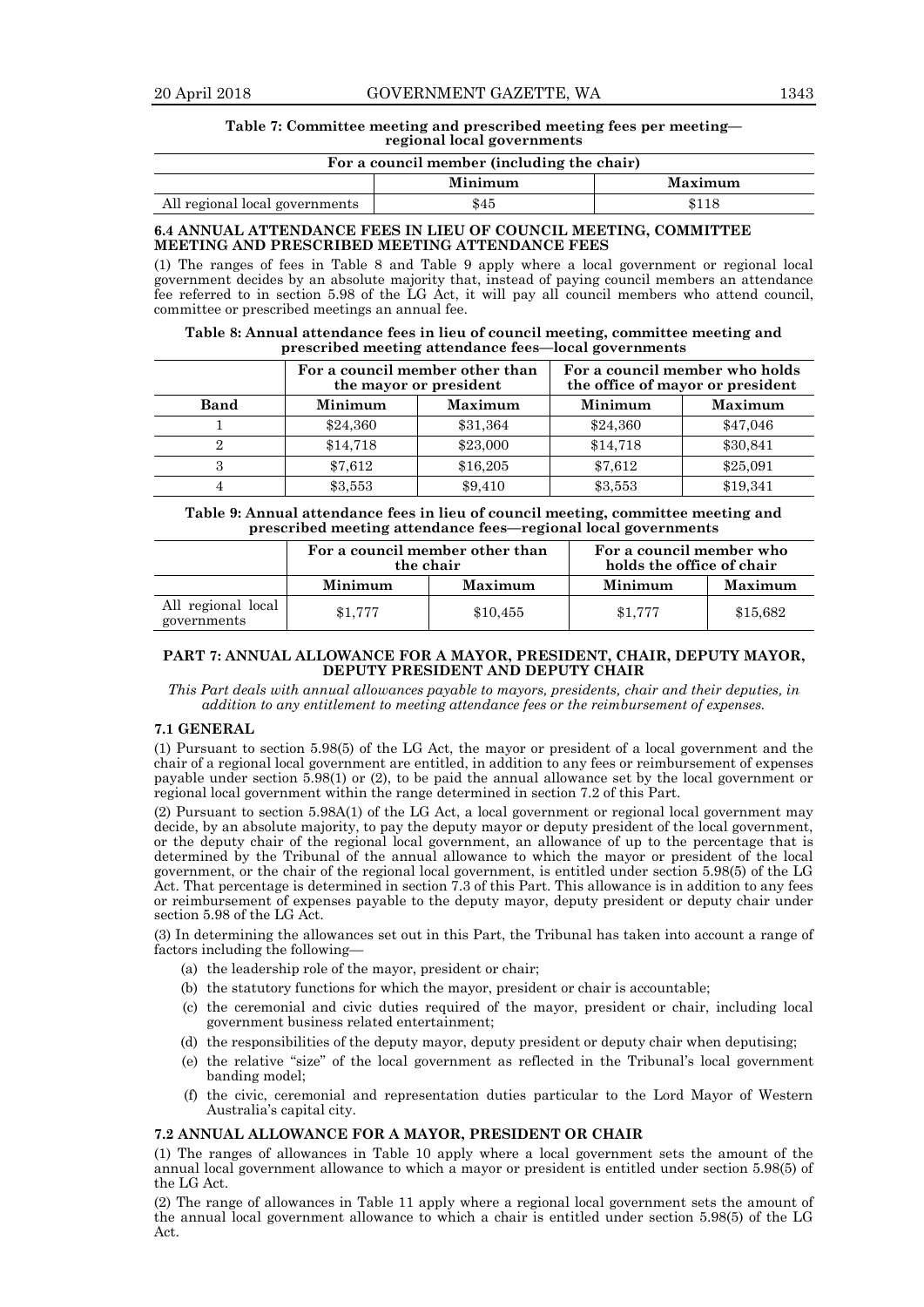(3) Despite the provisions of subsection (1), the Perth City Council is to set the amount of the annual local government allowance to which the Lord Mayor is entitled within the range of \$60,900 to \$135,909.

|             | For a mayor or president |          |  |
|-------------|--------------------------|----------|--|
| <b>Band</b> | Maximum<br>Minimum       |          |  |
|             | \$50,750                 | \$88,864 |  |
|             | \$15,225                 | \$62,727 |  |
|             | \$1,015                  | \$36,591 |  |
|             | \$508                    | \$19,864 |  |

# **Table 10: Annual allowance for a mayor or president of a local government**

# **Table 11: Annual allowance for a chair of a regional local government**

|                                | For a chair |          |  |
|--------------------------------|-------------|----------|--|
|                                | Minimum     | Maximum  |  |
| All regional local governments | \$508       | \$19.864 |  |

# **7.3 ANNUAL ALLOWANCE FOR A DEPUTY MAYOR, DEPUTY PRESIDENT OR DEPUTY CHAIR**

(1) The percentage determined for the purposes of section 5.98A(1) of the LG Act is 25 per cent.

# **PART 8: EXPENSES TO BE REIMBURSED**

*This Part deals with expenses for which council members are entitled to be reimbursed.*

# **8.1 GENERAL**

(1) Pursuant to section 5.98(2)(a) and (3) of the LG Act, a council member who incurs an expense of a kind prescribed in regulation 31(1) of the LG Regulations is entitled to be reimbursed for the expense to the extent determined in section 8.2(1) to (5) of this Part.

(2) Regulation 31(1) of the LG Regulations prescribes the following kinds of expenses that are to be reimbursed—

- (a) rental charges incurred by a council member in relation to one telephone and one facsimile machine; and
- (b) child care and travel costs incurred by a council member because of the member's attendance at a council meeting or a meeting of a committee of which he or she is also a member.

(3) Pursuant to section 5.98(2)(a) and (3) of the LG Act, a council member who incurs an expense of a kind prescribed in regulation 32(1) of the LG Regulations is entitled to be reimbursed for the expense to the extent determined in section 8.2(6) to (8) of this Part.

(4) Regulation 32(1) of the LG Regulations prescribes the following kinds of expenses that may be approved by a local government for reimbursement—

- (a) an expense incurred by a council member in performing a function under the express authority of the local government;
- (b) an expense incurred by a council member to whom paragraph (a) applies by reason of the council member being accompanied by not more than one other person while performing the function if, having regard to the nature of the function, the local government considers that it is appropriate for the council member to be accompanied by that other person; and
- (c) an expense incurred by a council member in performing a function in his or her capacity as a council member.

# **8.2 EXTENT OF EXPENSES TO BE REIMBURSED**

(1) The extent to which a council member can be reimbursed for rental charges in relation to one telephone and one facsimile machine is the actual expense incurred by the council member.

(2) The extent to which a council member can be reimbursed for child care costs incurred because of attendance at a meeting referred to in regulation 31(1)(b) of the LG Regulations is the actual cost per hour or \$25 per hour, whichever is the lesser amount.

(3) The extent to which a council member of a local government can be reimbursed for travel costs referred to in regulation  $31(1)(b)$  of the LG Regulations is-

- (a) if the person lives or works in the local government district or an adjoining local government district, the actual cost for the person to travel from the person's place of residence or work to the meeting and back; or
- (b) if the person does not live or work in the local government district or an adjoining local government district, the actual cost, in relation to a journey from the person's place of residence or work and back—
	- (i) for the person to travel from the person's place of residence or work to the meeting and back; or
	- (ii) if the distance travelled referred to in subparagraph (i) is more than 100 kilometres, for the person to travel from the outer boundary of an adjoining local government district to the meeting and back to that boundary.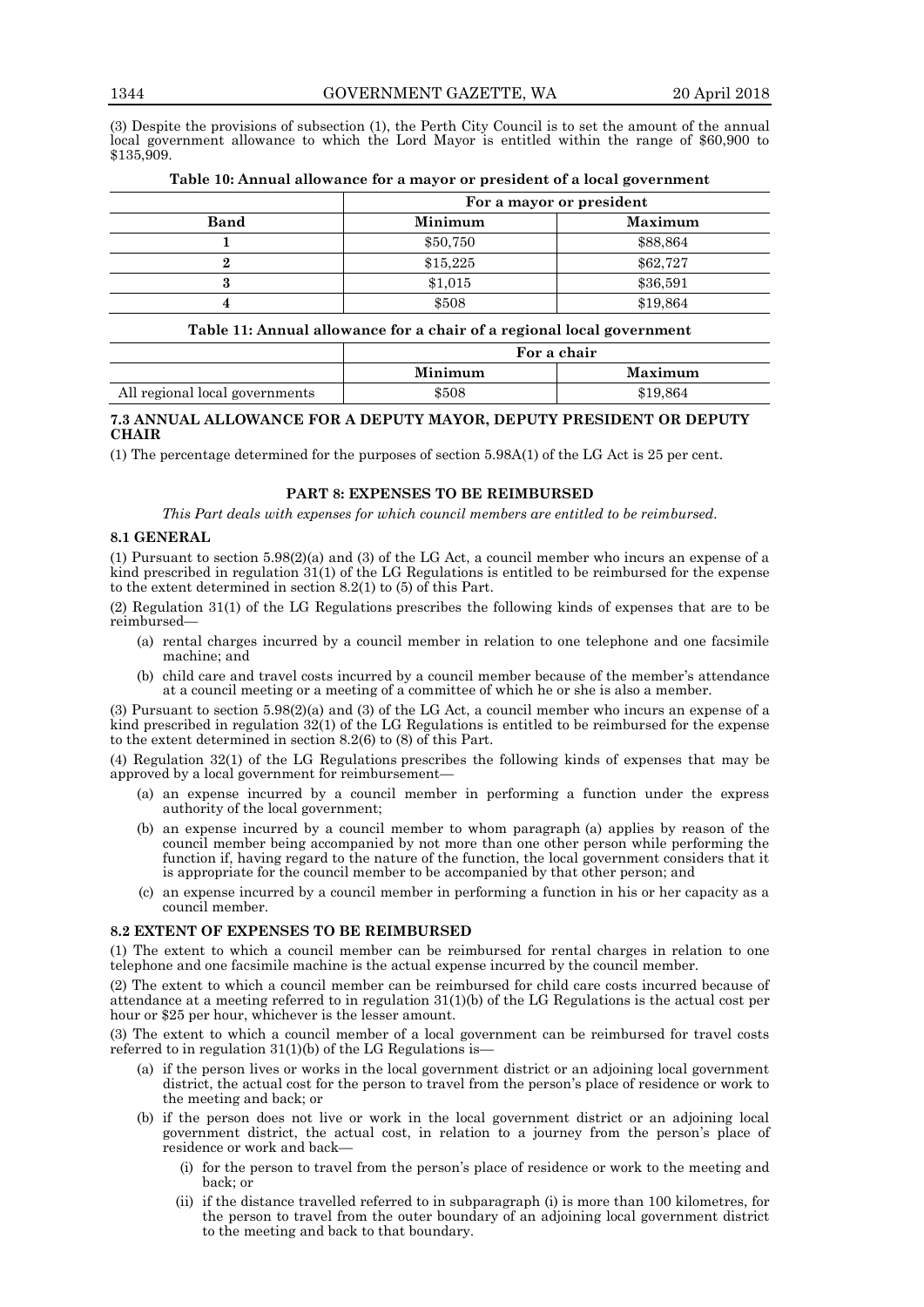(4) The extent to which a council member of a regional local government can be reimbursed for travel costs referred to in regulation  $31(1)(b)$  of the LG Regulations is the actual cost for the person to travel from the person's place of residence or work to the meeting and back.

(5) For the purposes of subsections (3) and (4), travel costs incurred while driving a privately owned or leased vehicle (rather than a commercially hired vehicle) are to be calculated at the same rate contained in Section 30.6 of the *Local Government Officers' (Western Australia) Interim Award 2011* as at the date of this determination.

(6) The extent to which a council member can be reimbursed for child care costs incurred in any of the circumstances referred to in regulation 32(1) of the LG Regulations is the actual cost per hour or \$25 per hour, whichever is the lesser amount.

(7) The extent to which a council member can be reimbursed for intrastate or interstate travel and accommodation costs incurred in any of the circumstances referred to in regulation 32(1) of the LG Regulations is at the same rate applicable to the reimbursement of travel and accommodation costs in the same or similar circumstances under the *Public Service Award 1992* issued by the Western Australian Industrial Relations Commission as at the date of this determination.

(8) The extent to which a council member can be reimbursed for any other cost incurred under regulation 32(1) of the LG Regulations is the actual cost upon presentation of sufficient evidence of the cost incurred.

# **PART 9: ANNUAL ALLOWANCES IN LIEU OF REIMBURSEMENT OF EXPENSES**

*This Part deals with annual allowances that a local government or regional local government may decide to pay.*

### **9.1 GENERAL**

(1) Pursuant to section 5.99A of the LG Act, a local government or regional local government may decide by absolute majority that instead of reimbursing council members under the LG Act section 5.98(2) for all of a particular type of expense, it will pay all council members, for that type of expense, the annual allowance determined in section 9.2 of this Part or, as the case requires, an annual allowance within the range determined in that section.

(2) Where a local government or regional local government has decided to pay council members an annual allowance for an expense of a particular type instead of reimbursing expenses of that type under section 5.98(2) of the LG Act, section 5.99A of the LG Act provides for reimbursement of expenses of that type in excess of the amount of the allowance.

(3) In determining the maximum annual allowance for expenses of a particular type, the Tribunal has taken into account a range of factors including the following—

- (a) the intent of the allowance to reflect the extent and nature of the expenses incurred and not to result in a windfall gain for council members;
- (b) the capacity of local governments to set allowances appropriate to their varying operational needs;
- (c) the particular practices of local governments in the use of information and communication technology (e.g. laptop computers, iPads); and
- (d) the varying travel requirements of council members in local governments associated with geography, isolation and other factors.

# **9.2 ANNUAL ALLOWANCES DETERMINED INSTEAD OF REIMBURSEMENT FOR PARTICULAR TYPES OF EXPENSES**

(1) In this section—

*ICT expenses* means—

- (a) rental charges in relation to one telephone and one facsimile machine, as prescribed by regulation 31(1)(a) of the LG Regulations; or
- (b) any other expenses that relate to information and communications technology (for example, telephone call charges and internet service provider fees) and that are a kind of expense prescribed by regulation 32(1) of the LG Regulations;

#### *travel and accommodation expenses* means—

- (a) travel costs, as prescribed by regulation 31(1)(b) of the LG Regulations; or
- (b) any other expenses that relate to travel or accommodation and that are a kind of expense prescribed by regulation 32(1) of the LG Regulations.

(2) For the purposes of section 5.99A(b) of the LG Act, the minimum annual allowance for ICT expenses is \$500 and the maximum annual allowance for ICT expenses is \$3,500.

(3) For the purposes of section 5.99A(a) of the LG Act, the annual allowance for travel and accommodation expenses is \$50.

#### **SCHEDULE 1: LOCAL GOVERNMENT BAND ALLOCATIONS**

| <b>Local Government</b> | Band |
|-------------------------|------|
| Albany City             |      |
| Armadale City           |      |
| Ashburton Shire         |      |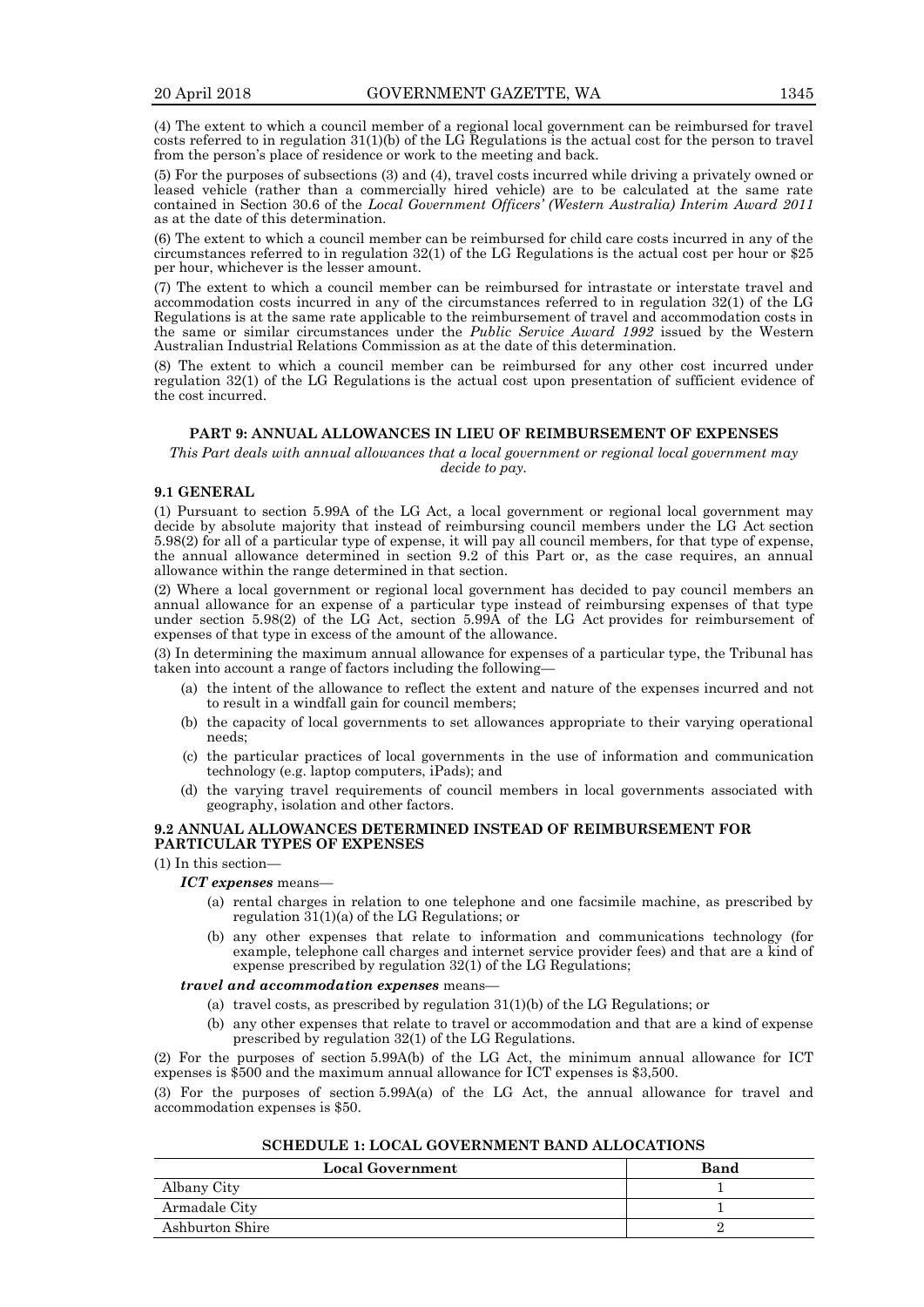| <b>Local Government</b>                 | <b>Band</b>       |
|-----------------------------------------|-------------------|
| Augusta-Margaret River Shire            | $\overline{2}$    |
| Bassendean Town                         | $\,3$             |
| Bayswater City                          | $\mathbf{1}$      |
| <b>Belmont City</b>                     | 1                 |
| <b>Beverley Shire</b>                   | $\overline{4}$    |
| <b>Boddington Shire</b>                 | $\overline{4}$    |
| Boyup Brook Shire                       | 4                 |
| Bridgetown-Greenbushes Shire            | $\sqrt{3}$        |
| <b>Brookton Shire</b>                   | $\overline{4}$    |
| <b>Broome Shire</b>                     | $\overline{2}$    |
| Broomehill-Tambellup Shire              | $\overline{4}$    |
| <b>Bruce Rock Shire</b>                 | 4                 |
| <b>Bunbury City</b>                     | 1                 |
| <b>Busselton City</b>                   | 1                 |
| Cambridge Town                          | $\overline{2}$    |
| Canning City                            | 1                 |
| Capel Shire                             | 3                 |
| Carnamah Shire                          | 4                 |
| Carnarvon Shire                         | $\overline{2}$    |
| Chapman Valley Shire                    | $\overline{4}$    |
| Chittering Shire                        | $\sqrt{3}$        |
| Christmas Island Shire                  | $\sqrt{3}$        |
| Claremont Town                          | $\sqrt{3}$        |
| Cocos (Keeling) Islands Shire           | $\overline{4}$    |
| Cockburn City                           | $\mathbf{1}$      |
| Collie Shire                            | $\,3$             |
| Coolgardie Shire                        | $\sqrt{3}$        |
| Coorow Shire                            | $\overline{4}$    |
| Corrigin Shire                          | $\overline{4}$    |
| Cottesloe Town                          | $\sqrt{3}$        |
| Cranbrook Shire                         | $\overline{4}$    |
| <b>Cuballing Shire</b>                  | $\overline{4}$    |
| Cue Shire                               | 4                 |
| Cunderdin Shire*                        | $\overline{4}$    |
| Dalwallinu Shire                        | $\,3$             |
| Dandaragan Shire                        | 3                 |
| Dardanup Shire                          | $\sqrt{3}$        |
| Denmark Shire                           | 3                 |
| Derby-West Kimberley Shire              | $\overline{2}$    |
| Donnybrook Balingup Shire               | $\,3$             |
| Dowerin Shire                           | $\overline{4}$    |
| Dumbleyung Shire                        | $\overline{4}$    |
| Dundas Shire                            | 4                 |
| East Fremantle Town                     | $\sqrt{3}$        |
| East Pilbara Shire                      | $\sqrt{2}$        |
| Esperance Shire                         | $\sqrt{2}$        |
| Exmouth Shire                           | 3                 |
| Fremantle City                          | $\mathbf{1}$      |
| Gingin Shire                            | 3                 |
| Gnowangerup Shire                       | 4                 |
| <b>Goomalling Shire</b>                 | $\overline{4}$    |
|                                         |                   |
| Gosnells City<br>Greater Geraldton City | 1<br>$\mathbf{1}$ |
| Halls Creek Shire                       | $\,3$             |
|                                         |                   |
| Harvey Shire                            | $\sqrt{2}$        |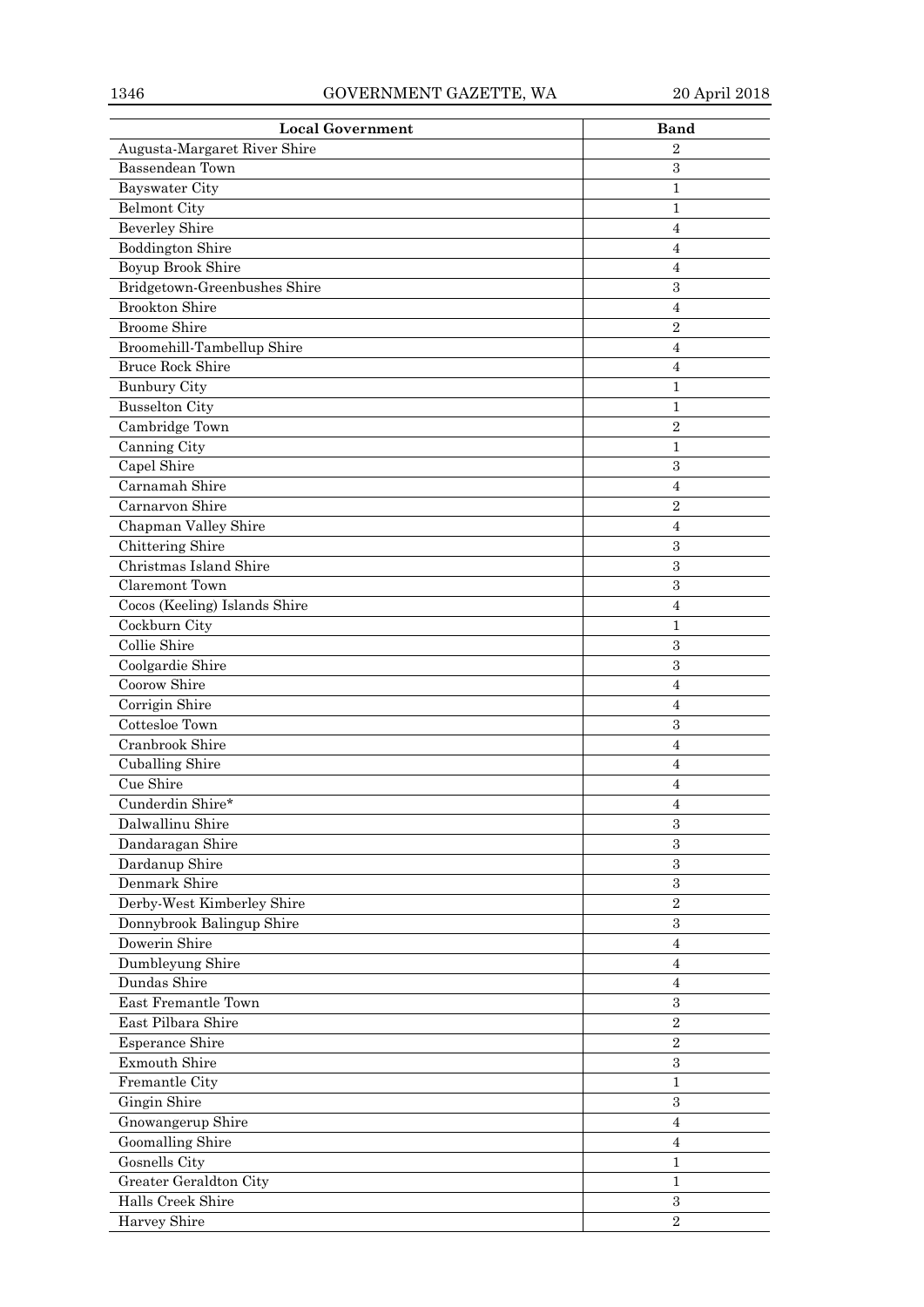| <b>Local Government</b>     | <b>Band</b>         |
|-----------------------------|---------------------|
| Irwin Shire                 | 3                   |
| Jerramungup Shire           | 4                   |
| Joondalup City              | 1                   |
| Kalamunda Shire             | $\overline{2}$      |
| Kalgoorlie-Boulder City     | 1                   |
| Karratha City               | $\mathbf{1}$        |
| Katanning Shire             | 3                   |
| Kellerberrin Shire          | 4                   |
| Kent Shire                  | 4                   |
| Kojonup Shire               | 3                   |
| Kondinin Shire              | 4                   |
| Koorda Shire                | $\overline{4}$      |
| Kulin Shire                 | $\overline{4}$      |
| Kwinana City                | 1                   |
| Lake Grace Shire            | 4                   |
| Laverton Shire              | 3                   |
| Leonora Shire               | 3                   |
| Mandurah City               | 1                   |
| Manjimup Shire              | 3                   |
| Meekatharra Shire           | 3                   |
| Melville City               | 1                   |
| Menzies Shire               | 4                   |
| Merredin Shire              | 3                   |
| Mingenew Shire              | 4                   |
| Moora Shire                 | 3                   |
| Morawa Shire                | 4                   |
| Mosman Park Town            | 3                   |
| Mount Magnet Shire          | $\overline{4}$      |
| Mount Marshall Shire        | 4                   |
| Mukinbudin Shire            | 4                   |
| Mundaring Shire             | $\,2$               |
| Murchison Shire             | $\overline{4}$      |
| Murray Shire                | $\boldsymbol{3}$    |
| Nannup Shire                | 4                   |
| Narembeen Shire             | $\overline{4}$      |
| Narrogin Shire              | 3                   |
| Nedlands City               | $\overline{2}$      |
| Ngaanyatjarraku Shire       | 4                   |
| Northam Shire               | $\sqrt{2}$          |
| Northampton Shire           | 3                   |
| Nungarin Shire              | 4                   |
| Peppermint Grove Shire      | $\overline{4}$      |
| Perenjori Shire             | $\overline{4}$      |
| Perth City                  | $\mathbf 1$         |
| Pingelly Shire              | $\overline{4}$      |
| Plantagenet Shire           | $\boldsymbol{3}$    |
| Port Hedland Town           |                     |
|                             | 1<br>$\overline{4}$ |
| Quairading Shire            |                     |
| Ravensthorpe Shire          | $\boldsymbol{3}$    |
| Rockingham City             | $\mathbf 1$         |
| Sandstone Shire             | 4                   |
| Serpentine-Jarrahdale Shire | $\overline{2}$      |
| Shark Bay Shire             | $\overline{4}$      |
| South Perth City            | $\overline{2}$      |
| <b>Stirling City</b>        | $\mathbf{1}$        |